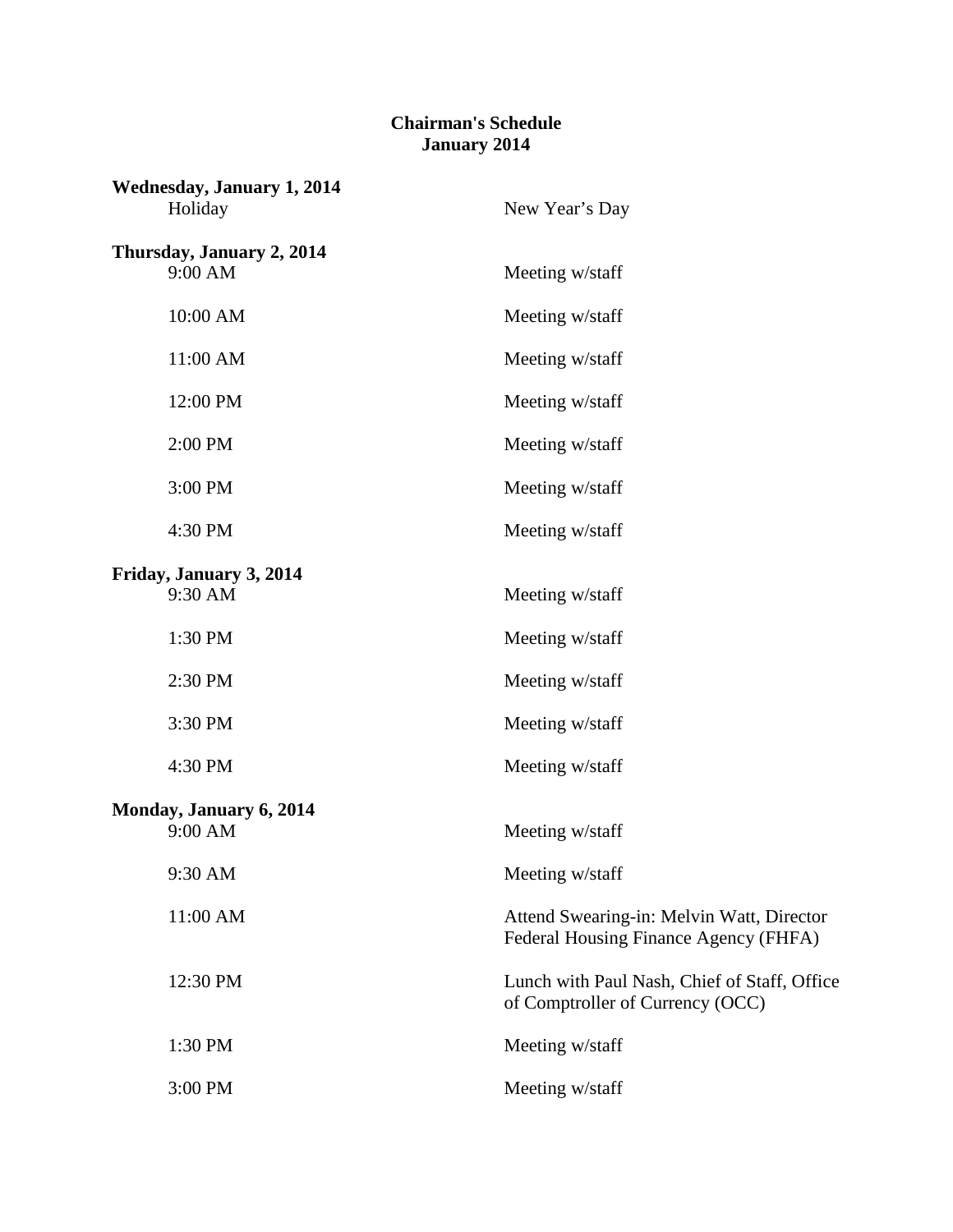| 4:45 PM                                      | Meeting w/staff                                                                              |
|----------------------------------------------|----------------------------------------------------------------------------------------------|
| 5:15 PM                                      | Meeting w/staff                                                                              |
| Tuesday, January 7, 2014<br>8:30 AM          | Breakfast with Barry Zigas, Director of<br>Housing Policy, Consumer Federation of<br>America |
| 9:30 AM                                      | Meeting w/staff                                                                              |
| 10:00 AM                                     | Meeting with Nathan Steinwald, Sternhill<br>Group                                            |
| 11:00 AM                                     | Meeting w/staff                                                                              |
| 12:00 PM                                     | Meeting with Director Norton, FDIC                                                           |
| 1:30 PM                                      | Meeting w/staff                                                                              |
| 3:00 PM                                      | Meeting w/staff                                                                              |
| 3:30 PM                                      | Meeting w/staff                                                                              |
| 4:30 PM                                      | Meeting w/staff                                                                              |
| 5:00 PM                                      | Meeting w/staff                                                                              |
| 6:00 PM                                      | Meeting w/staff                                                                              |
| <b>Wednesday, January 8, 2014</b><br>9:30 AM | Meeting w/staff                                                                              |
| 10:00 AM                                     | Meeting w/staff                                                                              |
| 11:00 AM                                     | Meeting w/staff                                                                              |
| 12:00 PM                                     | Lunch with Vice Chairman Hoenig, FDIC                                                        |
| 1:00 PM                                      | Meeting w/staff                                                                              |
| 2:00 PM                                      | Meeting w/staff                                                                              |
| 2:30 PM                                      | Meeting w/staff                                                                              |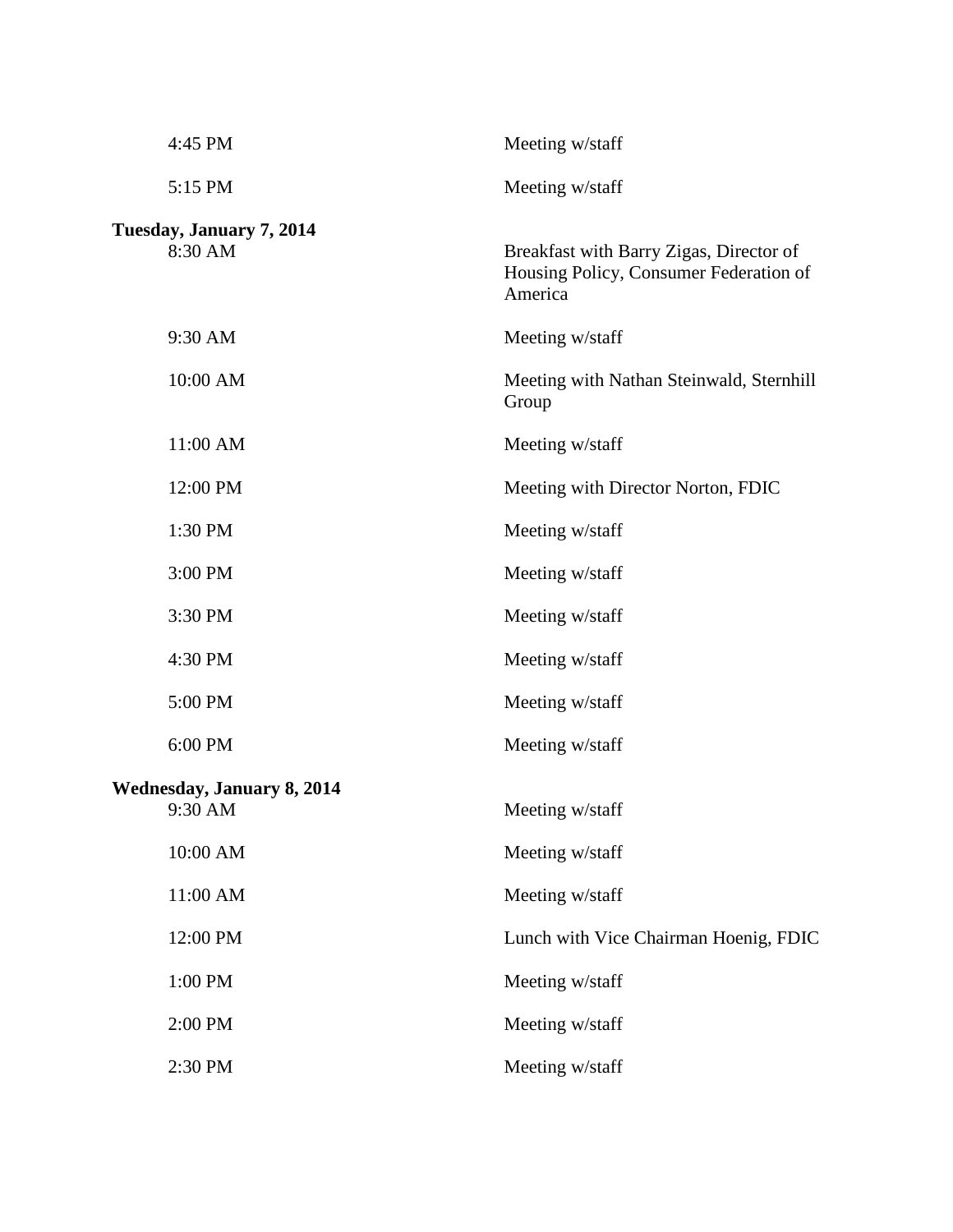| 3:00 PM                             | Meeting w/staff                                                              |
|-------------------------------------|------------------------------------------------------------------------------|
| 3:30 PM                             | Meeting w/staff                                                              |
| 4:30 PM                             | Meeting w/staff                                                              |
| 5:00 PM                             | Interview with Ryan Tracy, reporter, Wall<br>Street Journal, Washington D.C. |
| Thursday, January 9, 2014           |                                                                              |
| 9:00 AM                             | Meeting w/staff                                                              |
| 10:30 AM                            | Meeting w/staff                                                              |
| 11:00 AM                            | Meeting w/staff                                                              |
| 12:00 PM                            | Meeting w/staff                                                              |
| 1:00 PM                             | <b>Financial Stability Oversight Council</b><br>meeting, U.S. Treasury       |
| 3:30 PM                             | Meeting w/staff                                                              |
| 4:30 PM                             | Meeting w/staff                                                              |
| 5:00 PM                             | Meeting w/staff                                                              |
| 5:30 PM                             | Meeting w/staff                                                              |
| Friday, January 10, 2014<br>8:30 AM | Meeting w/staff                                                              |
| 10:00 AM                            | Meeting w/staff                                                              |
| 11:30 AM                            | Meeting w/staff                                                              |
| 12:00 PM                            | Lunch with Jimmy Ryan, Elmendorf-Ryan<br><b>LLC</b>                          |
| 1:30 PM                             | Meeting w/staff                                                              |
| 2:00 PM                             | Meeting w/staff                                                              |
| 2:30 PM                             | Meeting w/staff                                                              |
| 5:00 PM                             | Meeting w/staff                                                              |
|                                     |                                                                              |

**Sunday, January 12, 2014**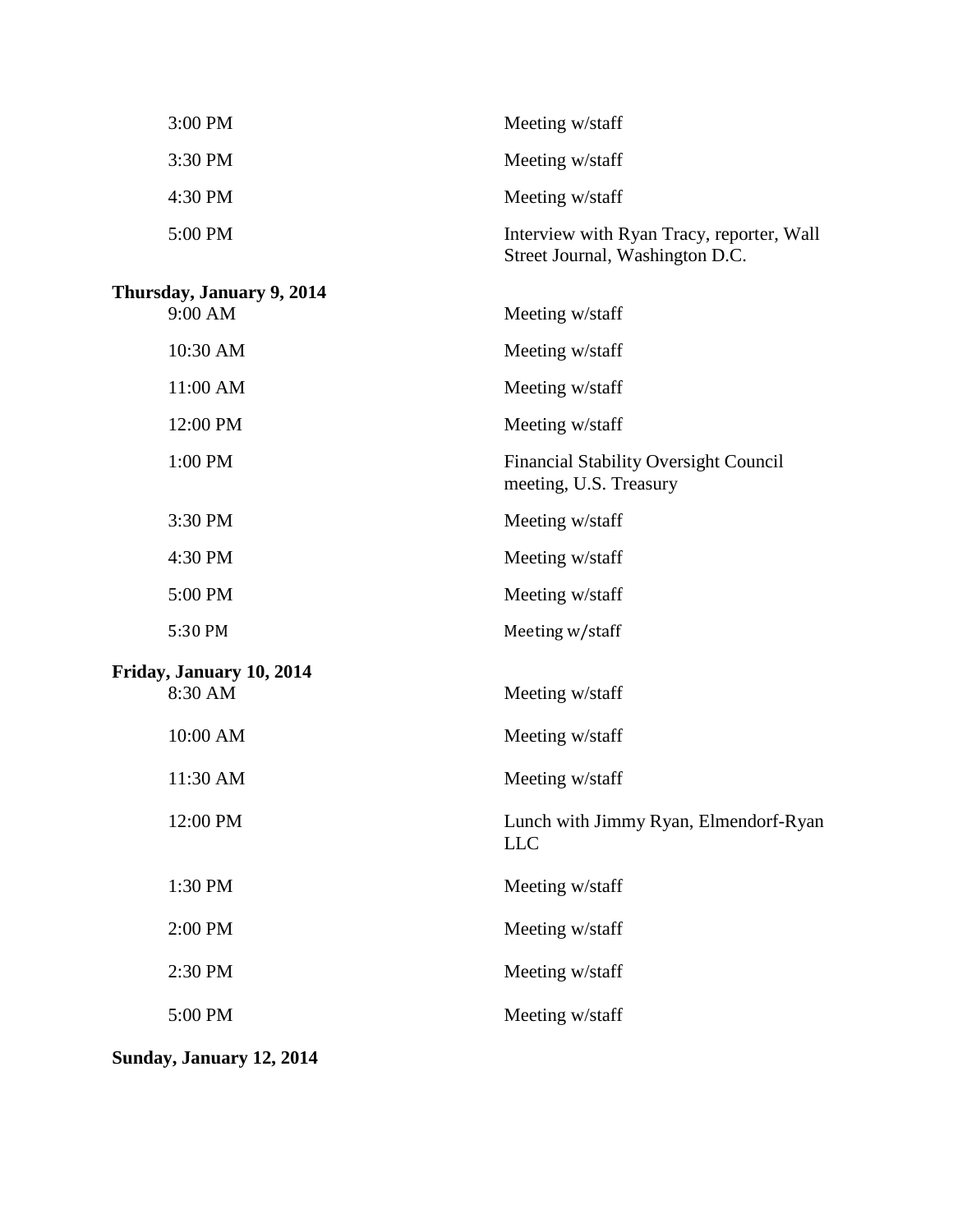| 1:00 PM                                       | Meeting with Governors and Heads of<br>Supervision, Bank for International<br>Settlements, Basel, Switzerland             |
|-----------------------------------------------|---------------------------------------------------------------------------------------------------------------------------|
| 5:30 PM                                       | Breakfast with Sir Jon Cunliffe, Deputy<br>Governor for Financial Stability, Bank of<br>England, London England           |
| Monday, January 13, 2014<br>7:30 AM           | Breakfast with Dr. Elke Koenig, President,<br>The Federal Financial Supervisory<br>Authority, (BaFin), Basel, Switzerland |
| 11:00 AM                                      | Meeting with Svein Andresen, Secretary<br>General, Financial Stability Board (FSB),<br>Frankfurt, Germany                 |
| Tuesday, January 14, 2014                     |                                                                                                                           |
| 9:00 AM                                       | Meeting w/staff                                                                                                           |
| 11:00 AM                                      | Meeting w/staff                                                                                                           |
| 11:30 AM                                      | Meeting w/staff                                                                                                           |
| 1:00 PM                                       | Meeting w/staff                                                                                                           |
| 3:00 PM                                       | Meeting with Secretary Lew, U.S. Treasury                                                                                 |
| 4:30 PM                                       | Meeting with Sally Greenberg, Executive<br>Director, National Consumers League                                            |
| 5:30 PM                                       | Meeting w/staff                                                                                                           |
| <b>Wednesday, January 15, 2014</b><br>9:30 AM | Meeting w/staff                                                                                                           |
| 10:30 AM                                      | Meeting w/staff                                                                                                           |
| 12:00 PM                                      | Meeting w/staff                                                                                                           |
| 1:00 PM                                       | Meeting w/staff                                                                                                           |
| 3:30 PM                                       | Meeting w/staff                                                                                                           |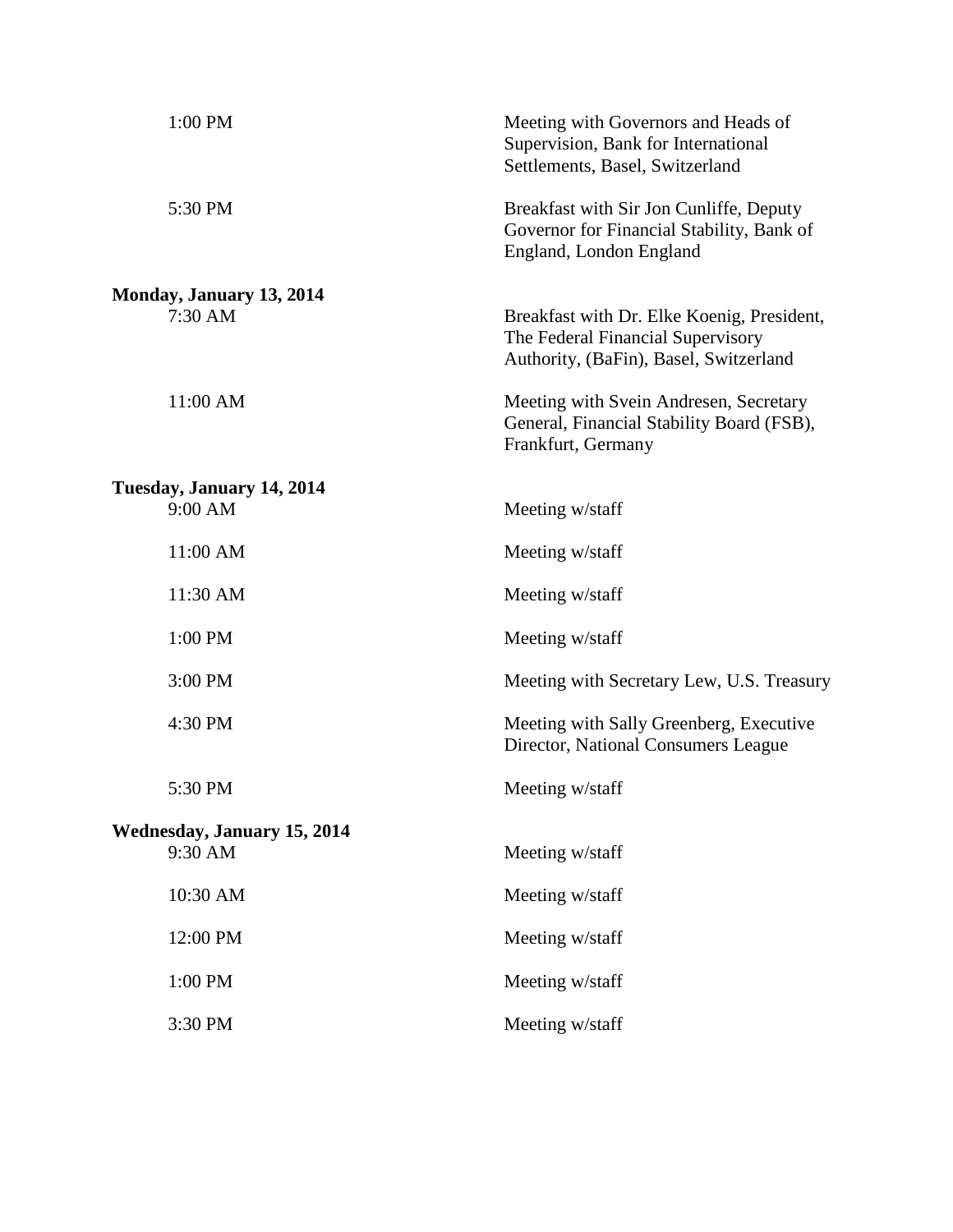| 4:30 PM                               | Meeting with Mike Pedersen, CEO,<br>Edward Pollack, and Ed Silverman, TD<br><b>Bank</b>                                                                                              |
|---------------------------------------|--------------------------------------------------------------------------------------------------------------------------------------------------------------------------------------|
| Thursday January16, 2014<br>8:00 AM   | Breakfast with Eric Stein, Special Advisor<br>and Acting Chief of Staff, FHFA                                                                                                        |
| 9:00 AM                               | Meeting w/staff                                                                                                                                                                      |
| 10:00 AM                              | Meeting w/staff                                                                                                                                                                      |
| 10:30 AM                              | Meeting w/staff                                                                                                                                                                      |
| 12:00 PM                              | Meeting w/staff                                                                                                                                                                      |
| 2:00 PM                               | Meeting w/staff                                                                                                                                                                      |
| 2:30 PM                               | Meeting with Vice Chairman Hoenig, FDIC                                                                                                                                              |
| 3:30 PM                               | Meeting w/staff                                                                                                                                                                      |
| 4:30 PM                               | Meeting w/staff                                                                                                                                                                      |
| Friday, January 17, 2014<br>9:30 AM   | Meeting w/staff                                                                                                                                                                      |
| 10:00 AM                              | Meeting w/staff                                                                                                                                                                      |
| 11:30 AM                              | Meeting w/staff                                                                                                                                                                      |
| 12:30 PM                              | Lunch with Sarah Rosen Wartell, President,<br>The Urban Institute                                                                                                                    |
| 2:30 PM                               | Meeting with Marty Neat, Chairman, Peter<br>Boger, Vice Chairman, Chuck Boulier,<br>Second Vice Chairman, America's Mutual<br>Banks, Doug Faucett, Partner, Locke Lord<br><b>LLP</b> |
| Monday, January 20, 2014<br>Holiday   | Martin Luther King Day                                                                                                                                                               |
| Tuesday, January 21, 2014<br>10:00 AM | FDIC Board of Directors Meeting                                                                                                                                                      |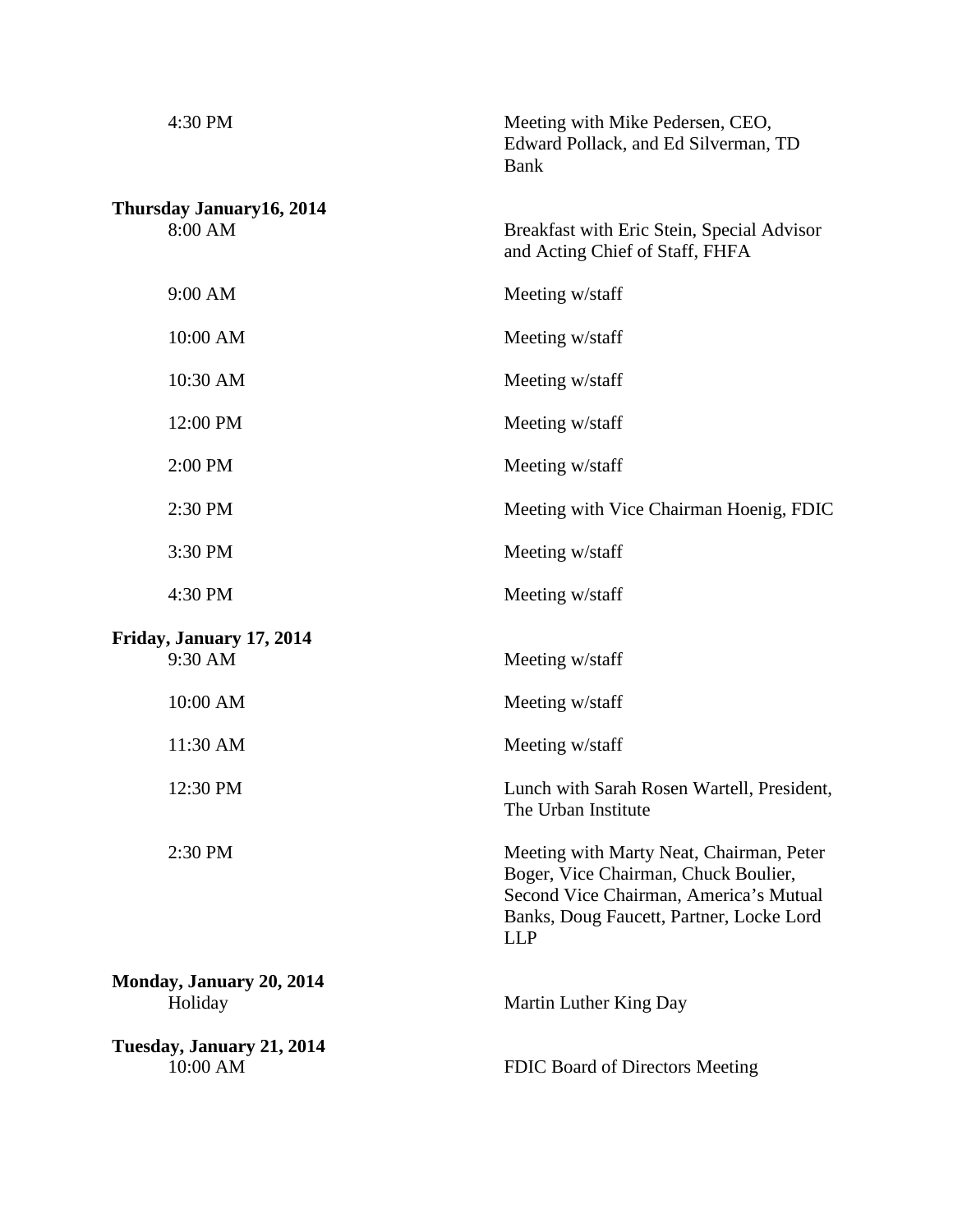| 12:00 PM                                      | Lunch with Comptroller Curry, OCC                                                |
|-----------------------------------------------|----------------------------------------------------------------------------------|
| 1:30 PM                                       | Meeting w/staff                                                                  |
| 2:30 PM                                       | Meeting w/staff                                                                  |
| 3:00 PM                                       | Meeting w/staff                                                                  |
| 3:30 PM                                       | Meeting w/staff                                                                  |
| 4:30 PM                                       | Meeting w/staff                                                                  |
| <b>Wednesday, January 22, 2014</b><br>11:30AM | Meeting w/staff                                                                  |
| 2:00 PM                                       | Video Teleconference with Dallas Regional<br><b>Bankers</b>                      |
| 4:00 PM                                       | Meeting w/staff                                                                  |
| 4:30 PM                                       | Meeting w/staff                                                                  |
| Thursday, January 23, 2014<br>8:30 AM         | Breakfast with Governor Tarullo, Scott<br>Alvarez, General Counsel, FRB          |
| 10:00 AM                                      | Meeting with Director Norton, FDIC                                               |
| 11:30 AM                                      | Meeting w/staff                                                                  |
| 1:30 PM                                       | Meeting w/staff                                                                  |
| 2:30 PM                                       | Meeting w/staff                                                                  |
| 3:30 PM                                       | Meeting w/staff                                                                  |
| Friday, January 24, 2014<br>8:00 AM           | Breakfast with Mike Calhoun, President,<br><b>Center for Responsible Lending</b> |
| 10:00 AM                                      | Meeting w/staff                                                                  |
| 11:00 AM                                      | Meeting w/staff                                                                  |
| 12:00 PM                                      | Lunch with Vice Chairman Hoenig, FDIC                                            |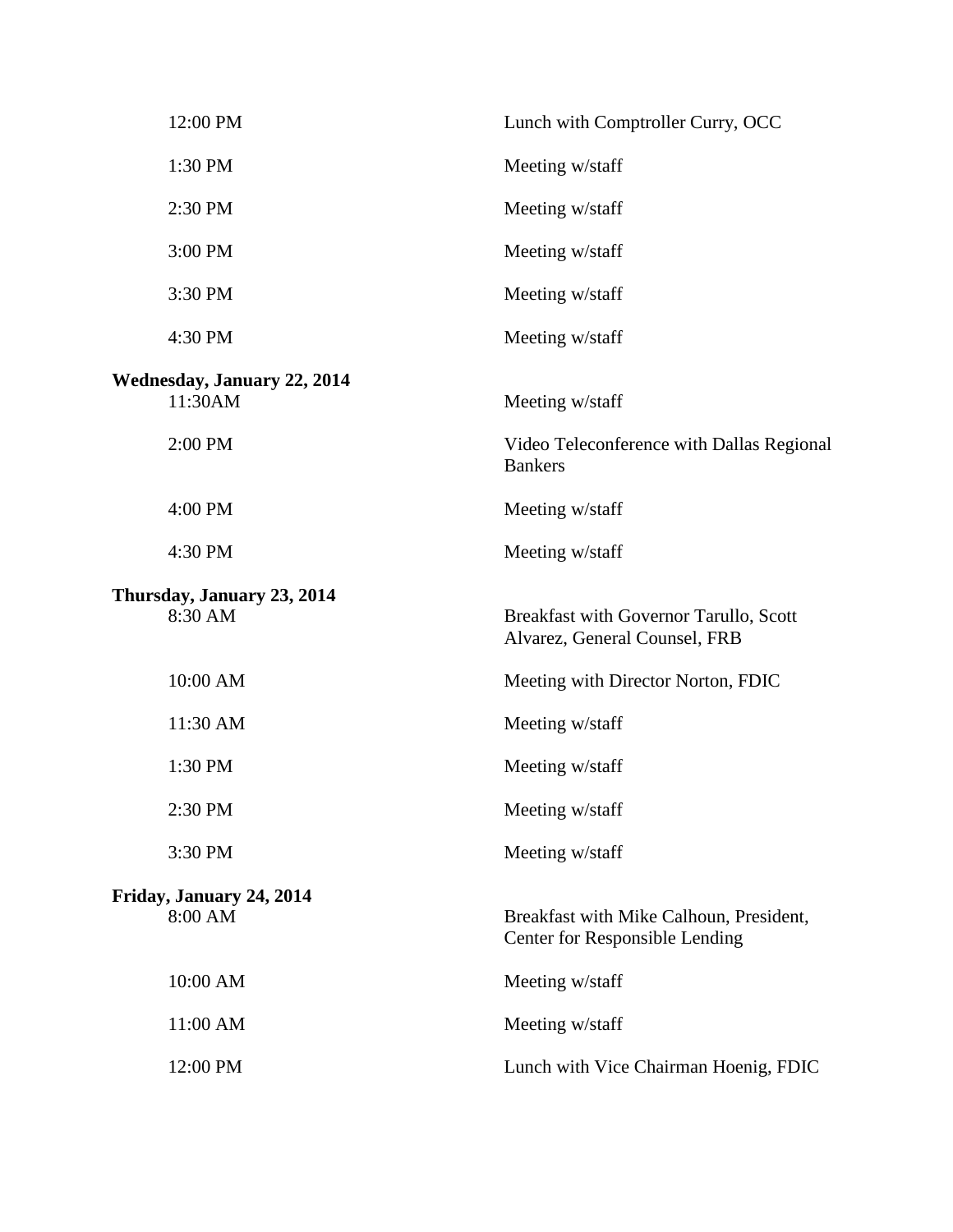| 1:30 PM                   | Meeting w/staff                                                                                             |
|---------------------------|-------------------------------------------------------------------------------------------------------------|
| 2:00 PM                   | Meeting w/staff                                                                                             |
| 2:30 PM                   | Meeting w/staff                                                                                             |
| 3:30 PM                   | Meeting w/staff                                                                                             |
| 4:30 PM                   | Lunch with Charles Yi, Chief Counsel,<br><b>Senate Banking Committee</b>                                    |
| 5:00 PM                   | Meeting w/staff                                                                                             |
| 5:30 PM                   | Meeting w/staff                                                                                             |
| Monday, January 27, 2014  |                                                                                                             |
| 9:00 AM                   | Meeting w/staff                                                                                             |
| 9:30 AM                   | Meeting w/staff                                                                                             |
| 11:30 AM                  | Lunch with Melvin Watt, Director, Megan<br>Moore, Special Advisor, Federal Housing<br>Finance Agency (FHFA) |
| 2:00 PM                   | Meeting w/staff                                                                                             |
| 4:00 PM                   | Meeting w/staff                                                                                             |
| 4:30 PM                   | Meeting w/staff                                                                                             |
| Tuesday, January 28, 2014 |                                                                                                             |
| 9:00 AM                   | Meeting w/staff                                                                                             |
| 9:30 AM                   | Meeting w/staff                                                                                             |
| 1:00 PM                   | Meeting w/staff                                                                                             |
| 2:00 PM                   | Meeting w/staff                                                                                             |
| 2:30 PM                   | Meeting w/staff                                                                                             |
| 3:00 PM                   | Meeting w/staff                                                                                             |
| 4:00 PM                   | Meeting w/staff                                                                                             |
| 5:00 PM                   | Meeting w/staff                                                                                             |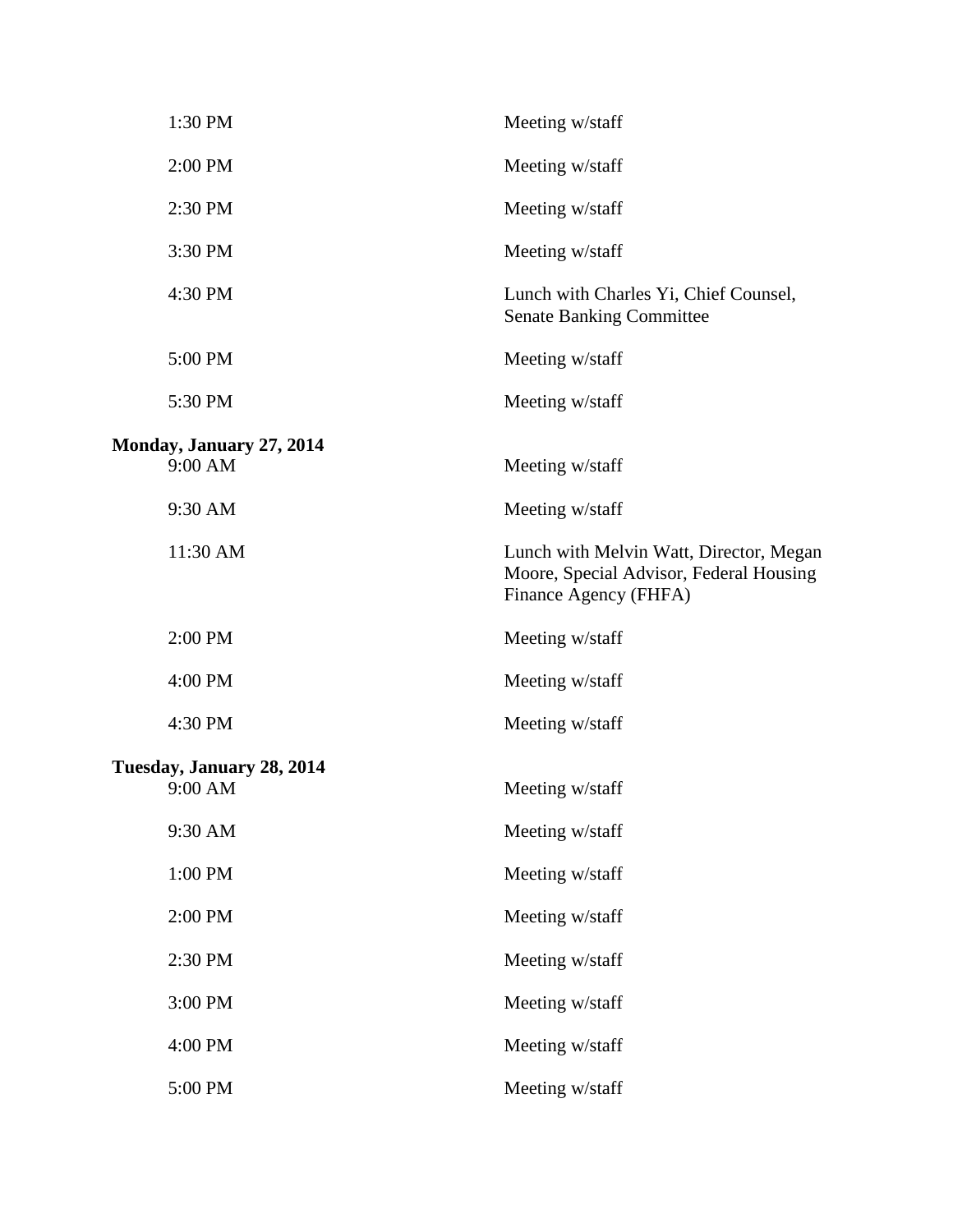| <b>Wednesday, January 29, 2014</b>    |                                                                                                                  |
|---------------------------------------|------------------------------------------------------------------------------------------------------------------|
| 8:30 AM                               | Breakfast with Mike Calhoun, President,<br><b>Center for Responsible Lending</b>                                 |
| 9:30 AM                               | Meeting w/staff                                                                                                  |
| 10:00 AM                              | Meeting with Director Norton, FDIC                                                                               |
| 11:00 AM                              | Meeting with Vice Chairman Hoenig, FDIC                                                                          |
| 12:30 PM                              | Lunch with Director Cordray, CFPB                                                                                |
| 3:30 PM                               | Meeting w/staff                                                                                                  |
| 4:30 PM                               | Meeting w/staff                                                                                                  |
|                                       |                                                                                                                  |
| Thursday, January 30, 2014<br>1:30 PM | Meeting w/staff                                                                                                  |
| 2:00 PM                               | Meeting with Harvey Schwartz, CFO,<br>Goldman Sachs                                                              |
| 2:30 PM                               | Meeting w/staff                                                                                                  |
| 3:00 PM                               | Meeting w/staff                                                                                                  |
| 5:00 PM                               | Meeting w/staff                                                                                                  |
| Friday, January 31, 2014              |                                                                                                                  |
| 9:30 AM                               | Meeting w/staff                                                                                                  |
| 10:00 AM                              | Meeting w/staff                                                                                                  |
| 11:00 AM                              | Meeting with Nadia Calvino, Deputy<br>Director General, DG Internal Markets and<br>Services, European Commission |
| 12:00 PM                              | Lunch with Raj Date, Managing Partner,<br>Fenway Summer LLC                                                      |
| 1:00 PM                               | Meeting w/staff                                                                                                  |
| 2:00 PM                               | Meeting w/staff                                                                                                  |
| 4:30 PM                               | Meeting w/staff                                                                                                  |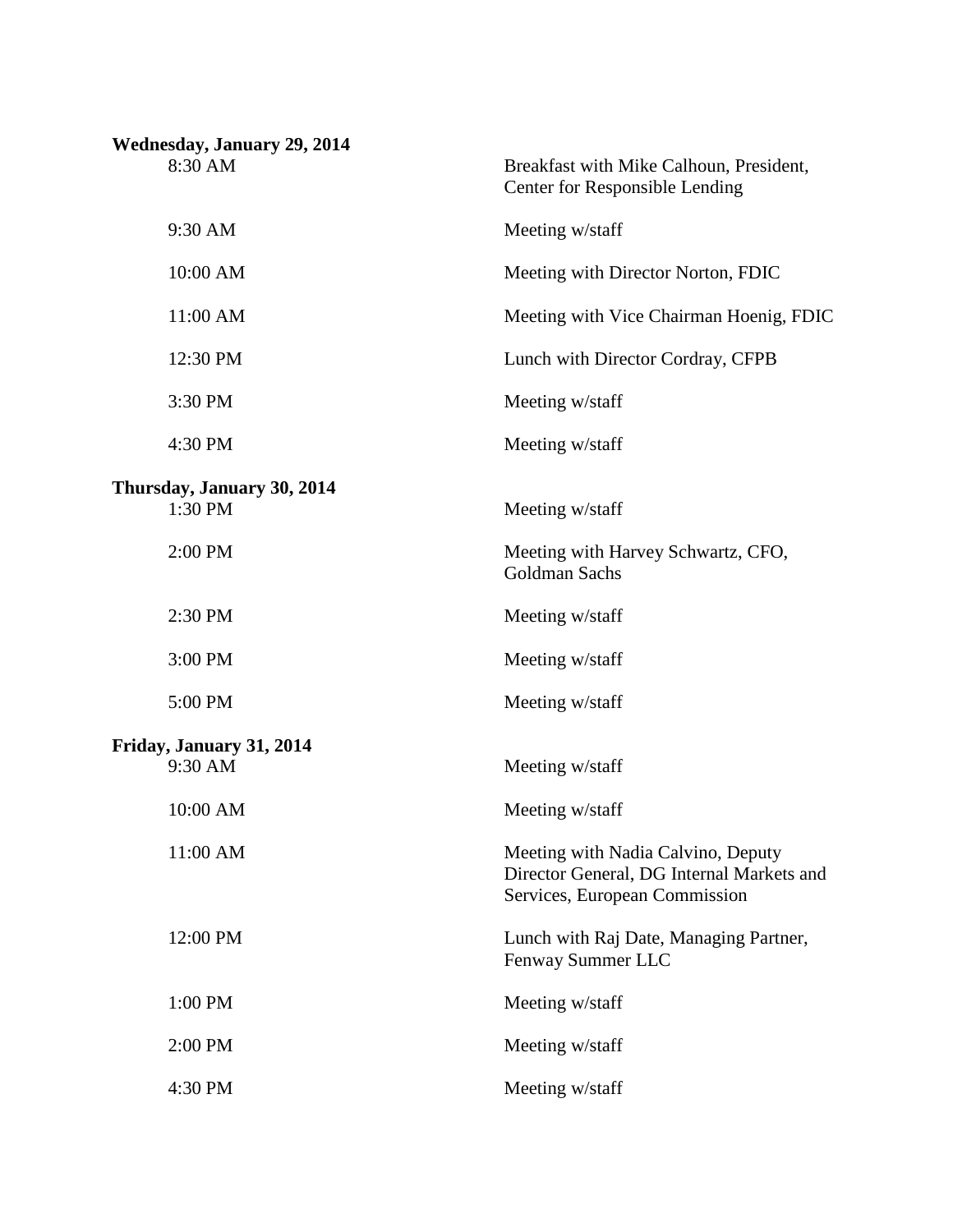5:30 PM Meeting w/staff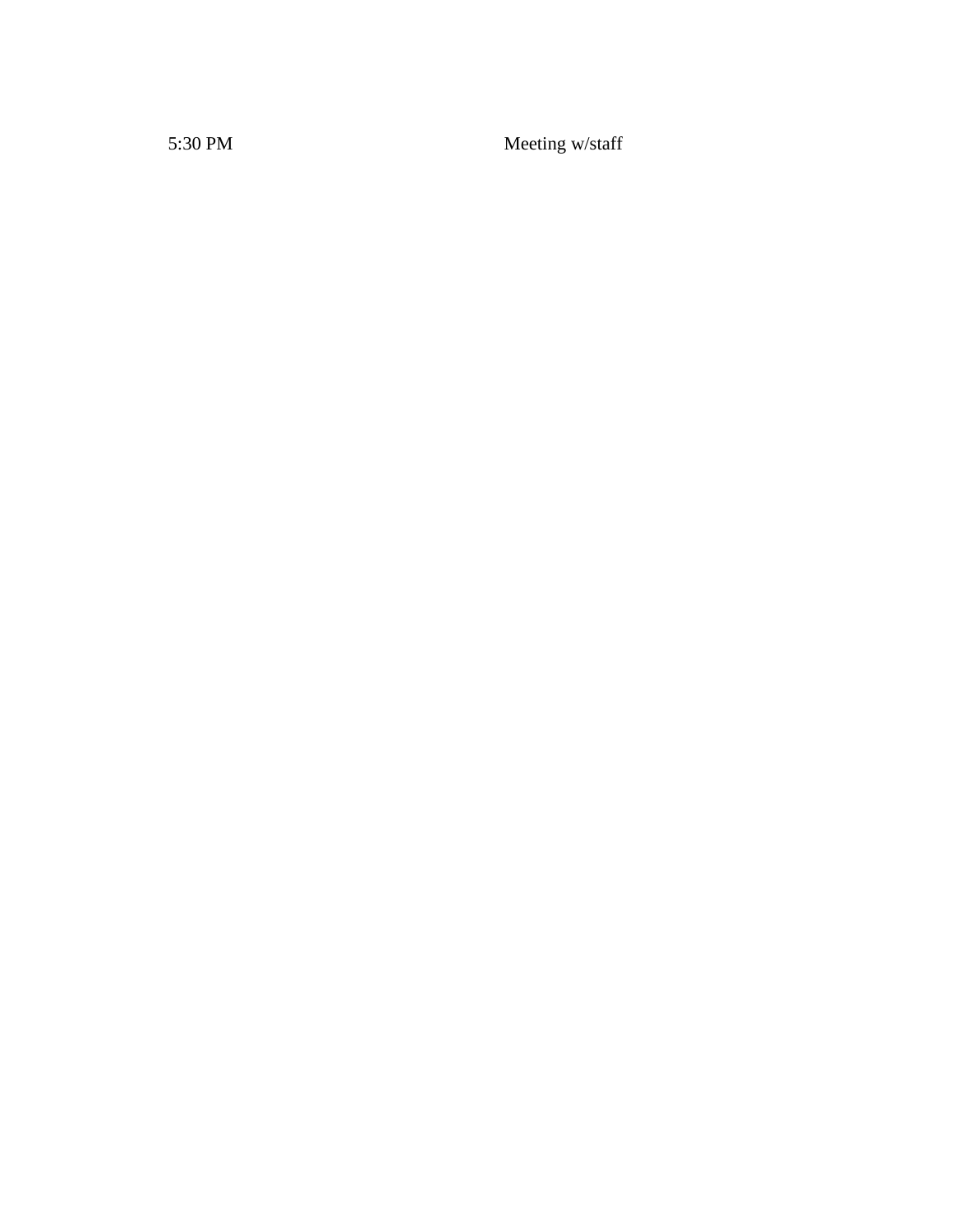## **Chairman's Schedule February 2014**

| Monday, February 3, 2014                       |                                                                                  |
|------------------------------------------------|----------------------------------------------------------------------------------|
| 9:00 AM                                        | Meeting w/staff                                                                  |
| 9:30 AM                                        | Meeting w/staff                                                                  |
| 10:00 AM                                       | Meeting w/staff                                                                  |
| 11:00 AM                                       | Meeting w/staff                                                                  |
| 12:00 PM                                       | Meeting w/staff                                                                  |
| 12:30 PM                                       | Meeting w/staff                                                                  |
| 3:00 PM                                        | Meeting w/staff                                                                  |
| Tuesday, February 4, 2014<br>2:30 PM           | Meeting w/staff                                                                  |
| <b>Wednesday, February 5, 2014</b><br>10:00 AM | House Financial Services Testimony,<br>Capitol Hill                              |
| 3:00 PM                                        | Meeting w/staff                                                                  |
| 5:30 PM                                        | Meeting with Cary Ho, Managing Director,<br>Nomura Securities International Inc. |
| Thursday, February 6, 2014                     |                                                                                  |
| 8:30 AM                                        | Meeting w/staff                                                                  |
| 9:30 AM                                        | Senate Banking Hearing on Dodd Frank,<br>Capitol Hill                            |
| 2:00 PM                                        | Meeting with Director Norton, FDIC                                               |
| 3:00 PM                                        | Meeting w/staff                                                                  |
| 3:30 PM                                        | Meeting w/staff                                                                  |
| 4:30 PM                                        | Meeting w/staff                                                                  |
| 5:00 PM                                        | Meeting w/staff                                                                  |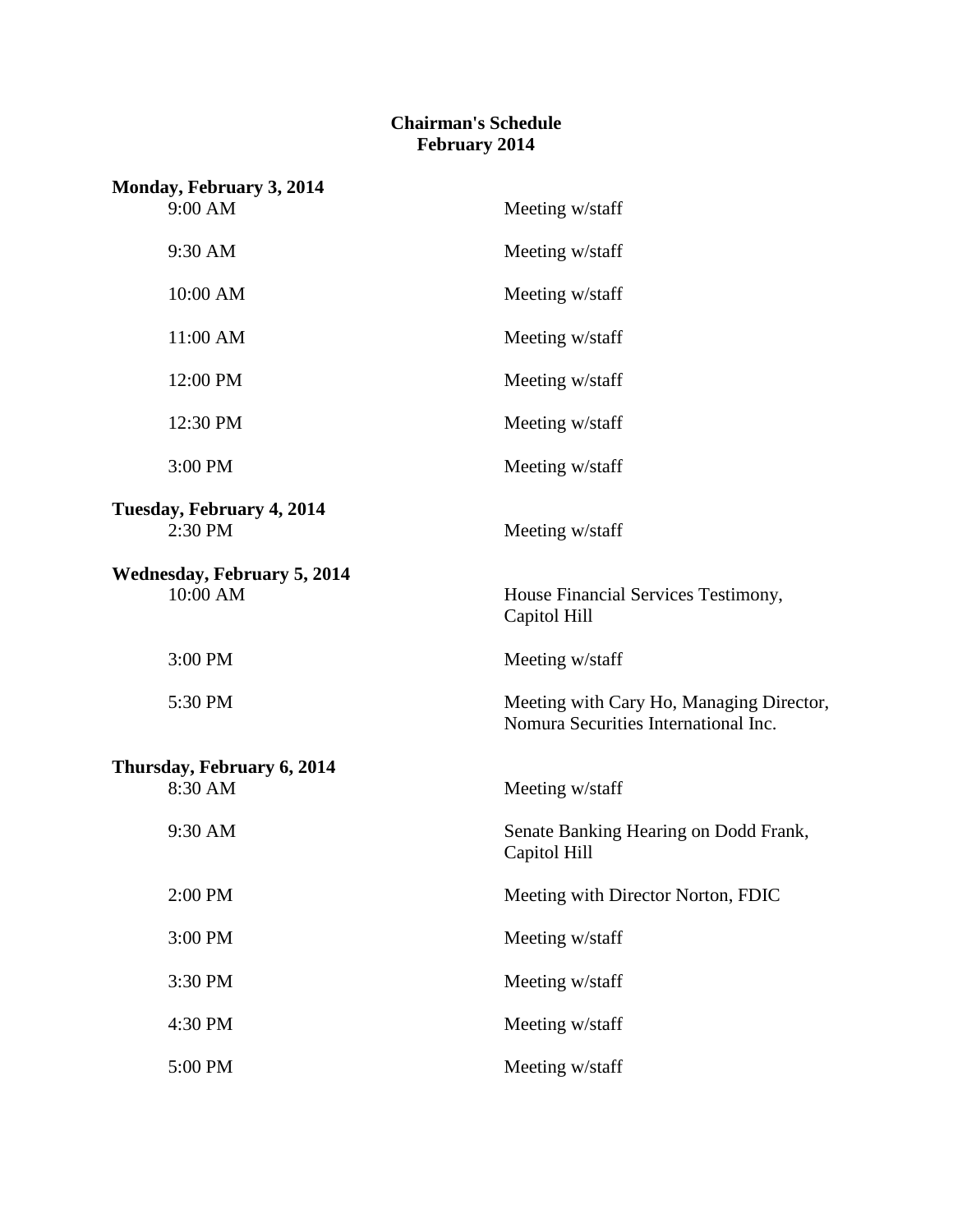| 5:30 PM                              | Meeting w/staff                                                                                       |
|--------------------------------------|-------------------------------------------------------------------------------------------------------|
| Friday, February 7, 2014<br>8:00 AM  | Attend: Federal Reserve Board, Federal<br><b>Advisory Council breakfast meeting</b>                   |
| 10:00 AM                             | Meeting with Sir Jon Cunliffe, President,<br><b>Bank of England</b>                                   |
| 11:00 AM                             | Meeting w/staff                                                                                       |
| 11:30 AM                             | Meeting w/staff                                                                                       |
| 1:30 PM                              | Meeting w/staff                                                                                       |
| 2:00 PM                              | Meeting with Vice Chairman Hoenig, FDIC                                                               |
| 3:00 PM                              | Meeting w/staff                                                                                       |
| 3:30 PM                              | Meeting w/staff                                                                                       |
| 4:00 PM                              | Meeting w/staff                                                                                       |
| 4:30 PM                              | Meeting w/staff                                                                                       |
| 5:30 PM                              | Meeting w/staff                                                                                       |
| Monday, February 10, 2014<br>7:30 AM | Breakfast with Sheila Bair, Senior Advisor,<br>The Pew Charitable Trusts                              |
| 9:30 AM                              | Meeting w/staff                                                                                       |
| 9:45 AM                              | Meeting w/staff                                                                                       |
| 12:15 PM                             | Lunch with Steve Harris, Board Member,<br><b>Public Company Accounting Oversight</b><br>Board (PCAOB) |
| 1:30 PM                              | Meeting with Boston Consulting Group                                                                  |
| 2:30 PM                              | Meeting w/staff                                                                                       |
| 3:30 PM                              | Meeting w/staff                                                                                       |
| 4:00 PM                              | Meeting w/staff                                                                                       |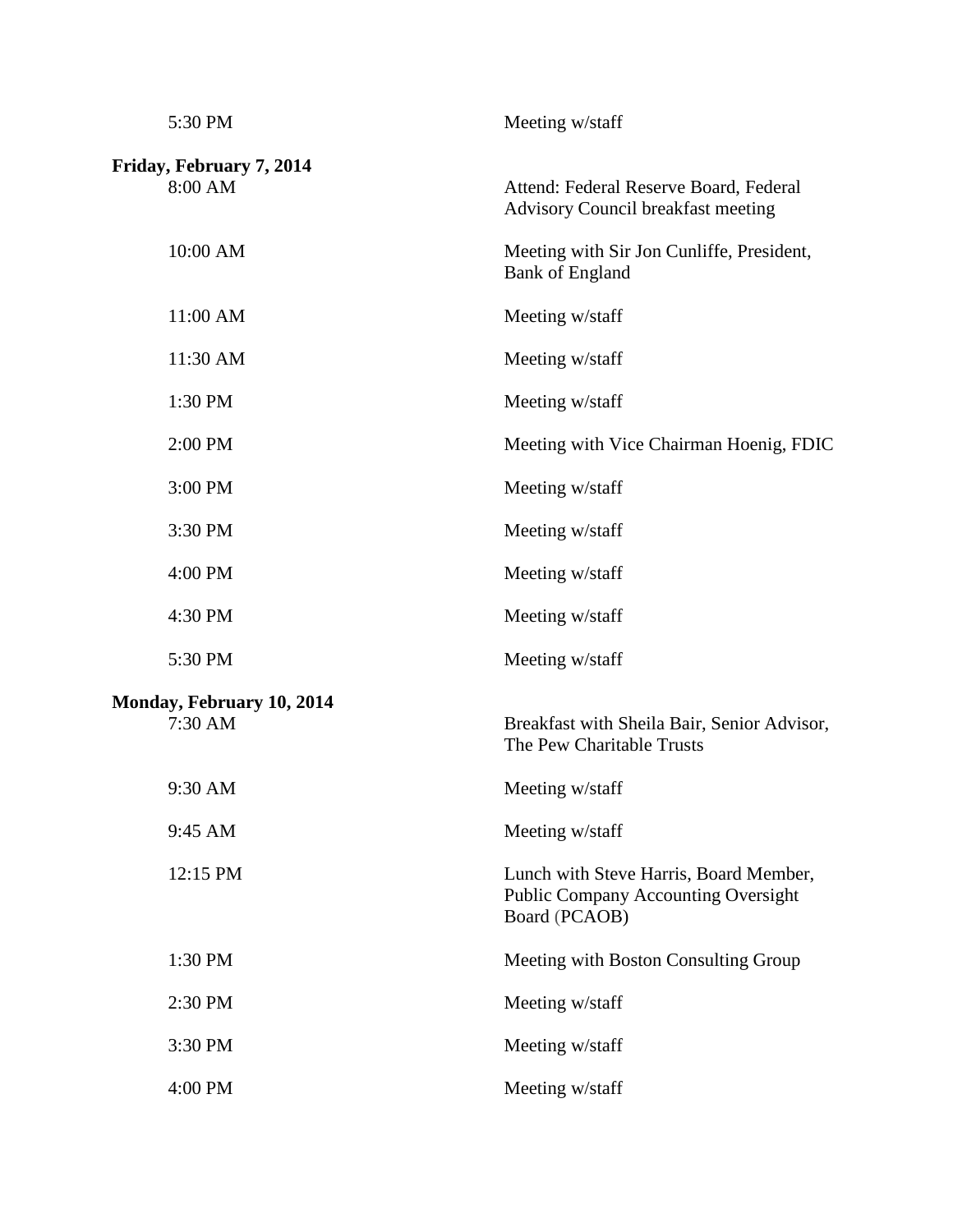| 4:30 PM                                        | Meeting w/staff                                                                                                                                                                             |
|------------------------------------------------|---------------------------------------------------------------------------------------------------------------------------------------------------------------------------------------------|
| Tuesday, February 11, 2014<br>8:00 AM          | Breakfast with Cyrus Amir-Mokri, Assistant<br>Secretary for Financial Institutions, U.S.<br>Treasury                                                                                        |
| 9:00 AM                                        | Meeting w/staff                                                                                                                                                                             |
| 11:00 AM                                       | Meeting with David Flattum, General<br>Counsel, Doug Hodge, COO, Libby Cantrill,<br>Executive Vice President, Andrew Stevens,<br>Senior Director, Government and External<br>Affairs, PIMCO |
| 12:00 PM                                       | Host: Florida Bankers Luncheon                                                                                                                                                              |
| 2:00 PM                                        | Meeting w/staff                                                                                                                                                                             |
| 3:00 PM                                        | Meeting w/staff                                                                                                                                                                             |
| 4:00 PM                                        | Meeting w/staff                                                                                                                                                                             |
| 4:30 PM                                        | Meeting w/staff                                                                                                                                                                             |
| 5:00 PM                                        | Meeting w/staff                                                                                                                                                                             |
| 5:30 PM                                        | Meeting w/staff                                                                                                                                                                             |
| <b>Wednesday, February 12, 2014</b><br>9:00 AM | Meeting w/staff                                                                                                                                                                             |
| 9:30 AM                                        | Meeting w/staff                                                                                                                                                                             |
| 10:30 AM                                       | Meeting with Director Norton, FDIC                                                                                                                                                          |
| 11:00 AM                                       | Meeting w/staff                                                                                                                                                                             |
| 12:00 PM                                       | Lunch with Comptroller Curry, OCC                                                                                                                                                           |
| 1:30 PM                                        | Meeting w/staff                                                                                                                                                                             |
| 2:00 PM                                        | Meeting w/staff                                                                                                                                                                             |
| 2:30 PM                                        | Meeting w/staff                                                                                                                                                                             |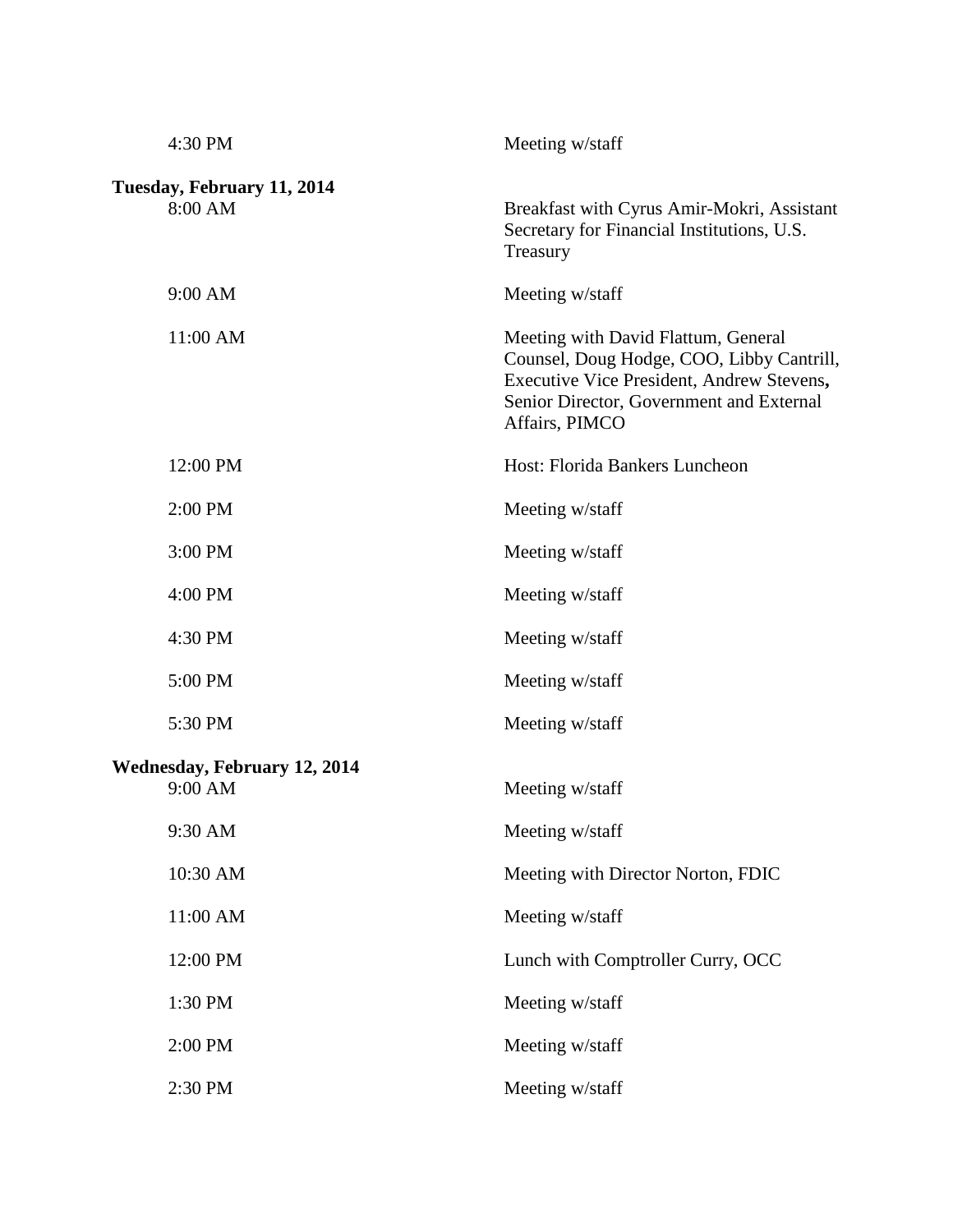| 3:00 PM                                 | Meeting w/staff                                                             |
|-----------------------------------------|-----------------------------------------------------------------------------|
| 4:30 PM                                 | Meeting w/staff                                                             |
| Thursday, February 13, 2014<br>11:00 AM | Meeting w/staff                                                             |
| 1:00 PM                                 | <b>Attend: Financial Stability Oversight</b><br><b>Council Meeting</b>      |
| 3:30 PM                                 | Meeting w/staff                                                             |
| Friday, February 14, 2014<br>10:00 AM   | Meeting w/staff                                                             |
| 11:00 AM                                | Meeting w/staff                                                             |
| 12:00 PM                                | Meeting w/staff                                                             |
| 1:00 PM                                 | Meeting w/staff                                                             |
| 1:30 PM                                 | Meeting w/staff                                                             |
| 3:00 PM                                 | Meeting w/staff                                                             |
| 4:00 PM                                 | Meeting w/staff                                                             |
| 5:00 PM                                 | Meeting w/staff                                                             |
| 5:30 PM                                 | Meeting w/staff                                                             |
| Monday, February 17, 2014<br>Holiday    | Washington's Birthday                                                       |
| Tuesday, February 18, 2014<br>8:30 AM   | Attend: Farewell Reception for Jon Rymer,<br>former Inspector General, FDIC |
| 10:00 AM                                | FDIC Board of Directors Meeting                                             |
| 11:30 AM                                | Meeting w/staff                                                             |
| 12:00 PM                                | Lunch with Commissioner Stein, SEC and<br>Comptroller Curry, OCC            |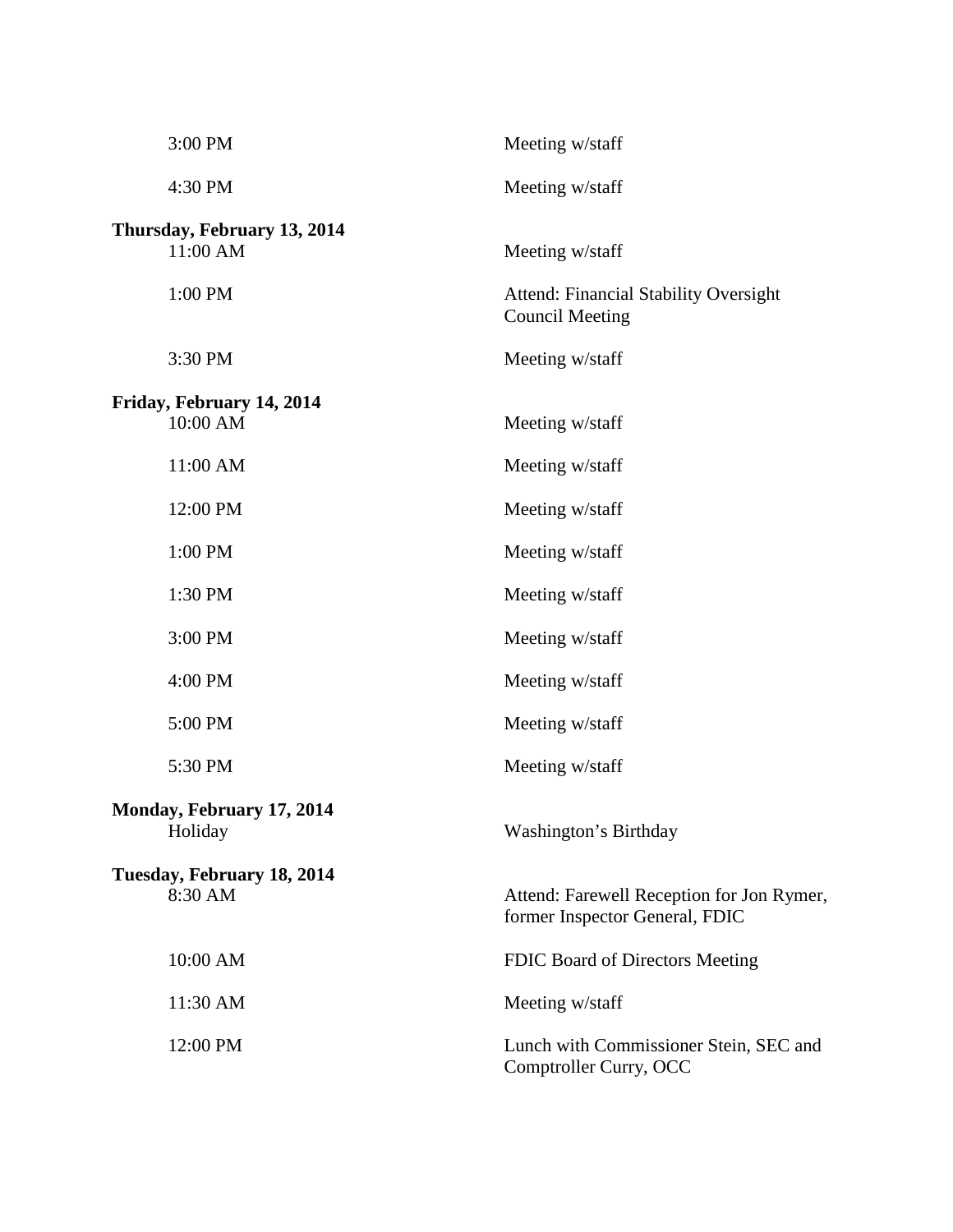| 2:00 PM                                        | Meeting w/staff                         |
|------------------------------------------------|-----------------------------------------|
| 4:00 PM                                        | Meeting w/staff                         |
| 5:00 PM                                        | Meeting w/staff                         |
| <b>Wednesday, February 19, 2014</b><br>8:30 AM | Meeting w/staff                         |
| 5:00 PM                                        | Meeting w/staff                         |
| Thursday, February 20, 2014<br>8:30 AM         | Meeting w/staff                         |
| 10:00 AM                                       | Meeting with Director Norton, FDIC      |
| 11:00 AM                                       | Meeting w/staff                         |
| 12:00 PM                                       | Lunch with Governor Tarullo, FRB        |
| 2:00 PM                                        | Meeting w/staff                         |
| 2:30 PM                                        | Meeting with Vice Chairman Hoenig, FDIC |
| 4:00 PM                                        | Meeting w/staff                         |
| 4:30 PM                                        | Meeting w/staff                         |
| 5:00 PM                                        | Meeting w/staff                         |
| 5:30 PM                                        | Meeting w/staff                         |
| Friday, February 21, 2014<br>9:00 PM           | Meeting w/staff                         |
| 10:00 AM                                       | Meeting w/staff                         |
| 11:00 AM                                       | Meeting w/staff                         |
| 11:30 AM                                       | Meeting w/staff                         |
| 2:00 PM                                        | Meeting w/staff                         |
| 3:00 PM                                        | Meeting w/staff                         |
| 4:00 PM                                        | Meeting w/staff                         |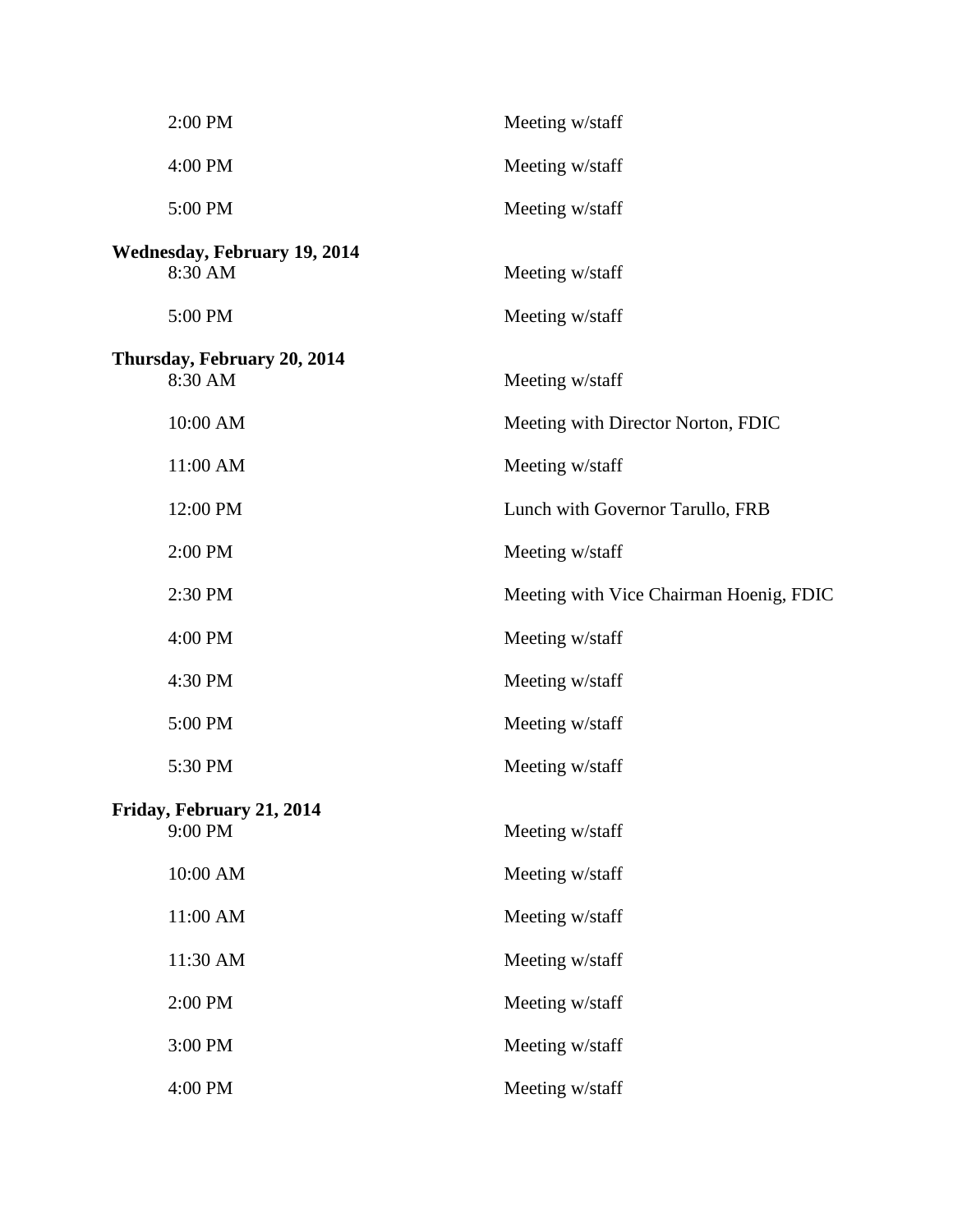| 4:30 PM                               | Meeting w/staff                                                                                           |
|---------------------------------------|-----------------------------------------------------------------------------------------------------------|
| 5:00 PM                               | Meeting w/staff                                                                                           |
| Monday, February 24, 2014<br>9:00 AM  | Meeting w/staff                                                                                           |
| 9:30 AM                               | Meeting w/staff                                                                                           |
| 10:30 AM                              | Meeting w/staff                                                                                           |
| 11:00 AM                              | Meeting w/staff                                                                                           |
| 12:30 PM                              | Lunch with Director Cordray, CFPB                                                                         |
| 2:00 PM                               | Meeting w/staff                                                                                           |
| 3:00 PM                               | Meeting w/staff                                                                                           |
| 3:30 PM                               | Meeting w/staff                                                                                           |
| 4:00 PM                               | Meeting w/staff                                                                                           |
| 4:30 PM                               | Meeting w/staff                                                                                           |
| 5:00 PM                               | Meeting w/staff                                                                                           |
| 5:30 PM                               | Meeting w/staff                                                                                           |
| Tuesday, February 25, 2014<br>9:00 AM | Meeting w/staff                                                                                           |
| 12:00 PM                              | Attend: Roundtable with Democratic House<br>Financial Services Members, Capitol Hill,<br>Washington, D.C. |
| 1:30 PM                               | Meeting w/staff                                                                                           |
| 2:00 PM                               | Meeting with Senator Phil Gramm, Mrs.<br>Asli Av, Mr. Kyle Mitts, Lone Star Funds                         |
| 3:00 PM                               | Meeting w/staff                                                                                           |
| 4:00 PM                               | Meeting w/staff                                                                                           |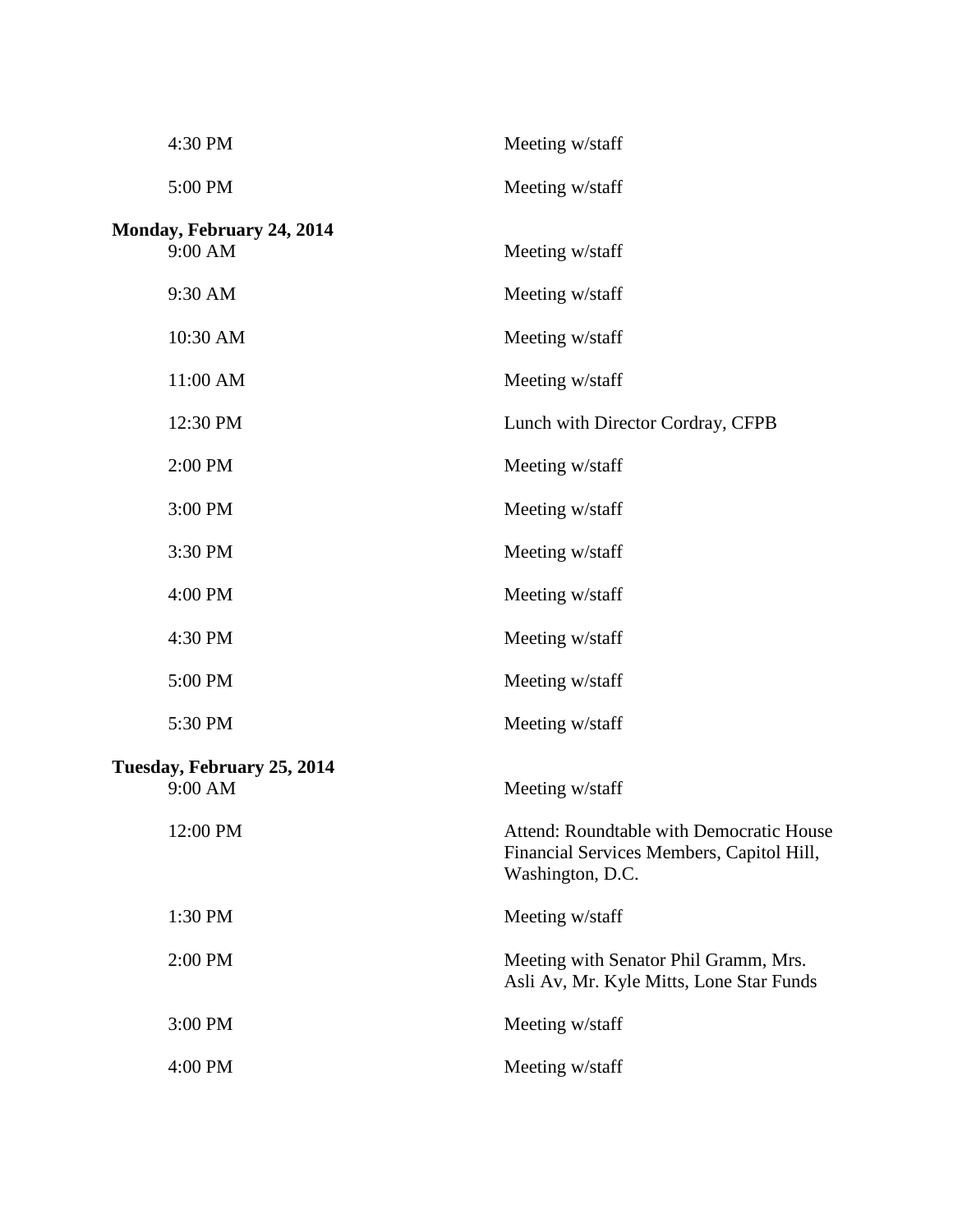| 6:00 PM                                        | Meeting w/staff                                           |
|------------------------------------------------|-----------------------------------------------------------|
| <b>Wednesday, February 26, 2014</b><br>8:30 AM | Meeting w/staff                                           |
| 10:00 AM                                       | Meeting w/staff                                           |
| 10:15AM                                        | Meeting w/staff                                           |
| 11:00 AM                                       | Meeting w/staff                                           |
| 12:00 PM                                       | Lunch with U.S. Senator Warren                            |
| 1:30 PM                                        | Meeting w/staff                                           |
| 2:00 PM                                        | Meeting with Jesse Villarreal, Santander<br>Global        |
| 2:30 PM                                        | Meeting w/staff                                           |
| 3:00 PM                                        | Meeting w/staff                                           |
| 4:30 PM                                        | Meeting w/staff                                           |
| 5:00 PM                                        | Meeting w/staff                                           |
| Thursday, February 27, 2014<br>8:30 AM         | Meeting with members of Blackrock, Inc.                   |
| 9:30 AM                                        | Meeting w/staff                                           |
| 10:30 AM                                       | Meeting with Vice Chairman Hoenig, FDIC                   |
| Friday, February 28, 2014<br>11:30 AM          | Remarks: University of Tennessee,<br>Knoxville, Tennessee |
| 5:00 PM                                        | Meeting w/staff                                           |
| 6:00 PM                                        | Meeting w/staff                                           |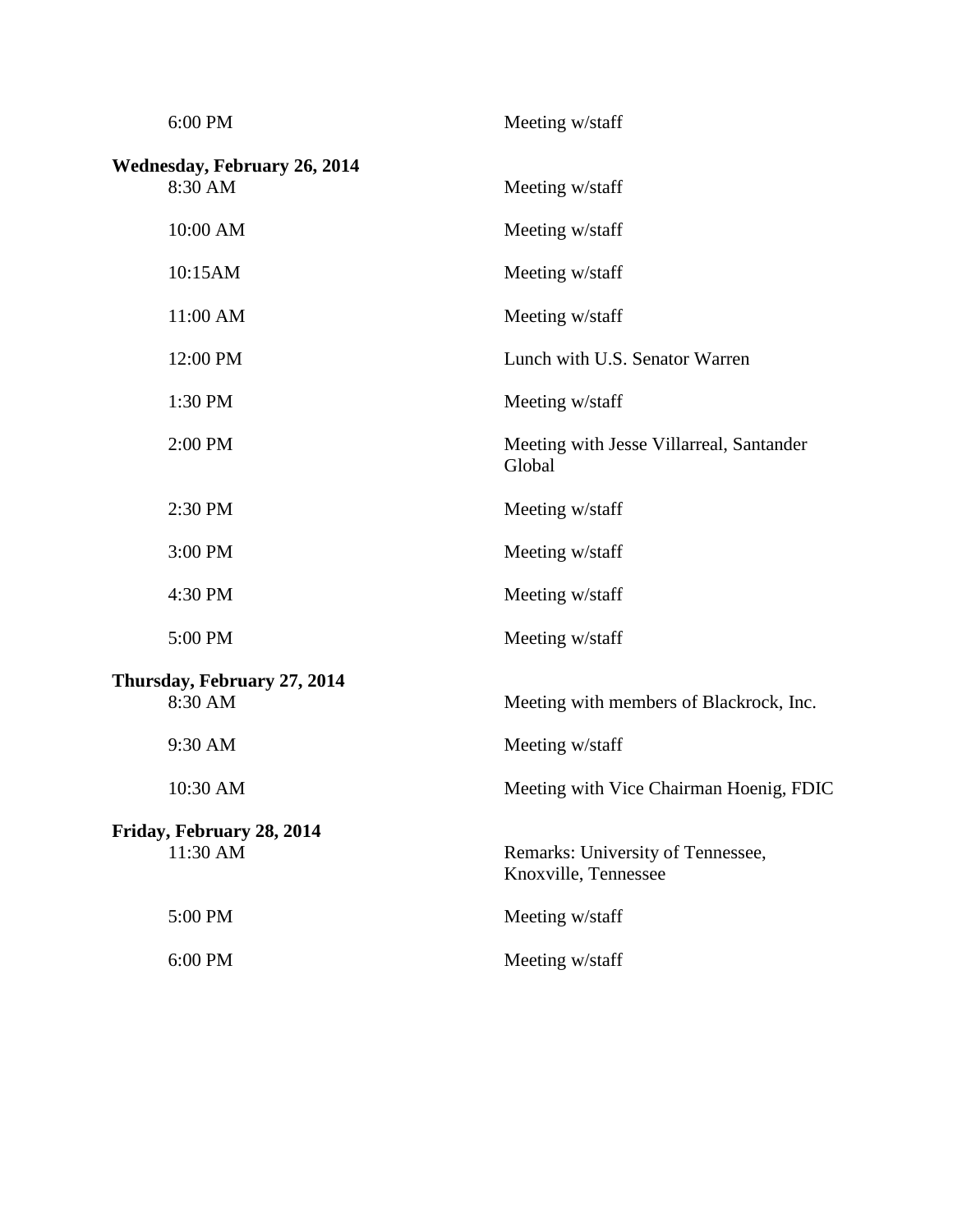## **Chairman's Schedule March 2014**

| Monday, March 3, 2014           |                                                                                                                  |
|---------------------------------|------------------------------------------------------------------------------------------------------------------|
| 9:00 AM                         | Meeting w/staff                                                                                                  |
| 9:30 AM                         | Meeting w/staff                                                                                                  |
| 2:30 PM                         | <b>Remarks: Institute of International Bankers</b><br><b>Annual Washington Conference</b>                        |
| 5:00 PM                         | Meeting with Secretary Lew, U.S. Treasury                                                                        |
| Tuesday, March 4, 2014          |                                                                                                                  |
| 8:30 AM                         | Meeting w/staff                                                                                                  |
| 12:00 PM                        | Lunch with Comptroller Curry, OCC                                                                                |
| 1:30 PM                         | Meeting w/staff                                                                                                  |
| 2:30 PM                         | Meeting w/staff                                                                                                  |
| 3:00 PM                         | Meeting w/staff                                                                                                  |
| 4:00 PM                         | Meeting w/staff                                                                                                  |
| 4:30 PM                         | Meeting w/staff                                                                                                  |
| <b>Wednesday, March 5, 2014</b> |                                                                                                                  |
| 8:30 AM                         | Lecture: Yale Students Annual Washington<br>Visit, FDIC                                                          |
| 10:30 AM                        | Meeting w/staff                                                                                                  |
| 11:00 AM                        | Meeting w/staff                                                                                                  |
| 11:45 AM                        | Meeting w/staff                                                                                                  |
| 1:00 PM                         | Meeting with Sir David Tweedie, Malcolm<br>Knight, Trustee, International Valuation<br>Standards Council, (IVSC) |
| 2:30 PM                         | Attend: Swearing-In Ceremony, Janet<br>Yellen, Chair, FRB                                                        |
| 4:00 PM                         | Meeting w/staff                                                                                                  |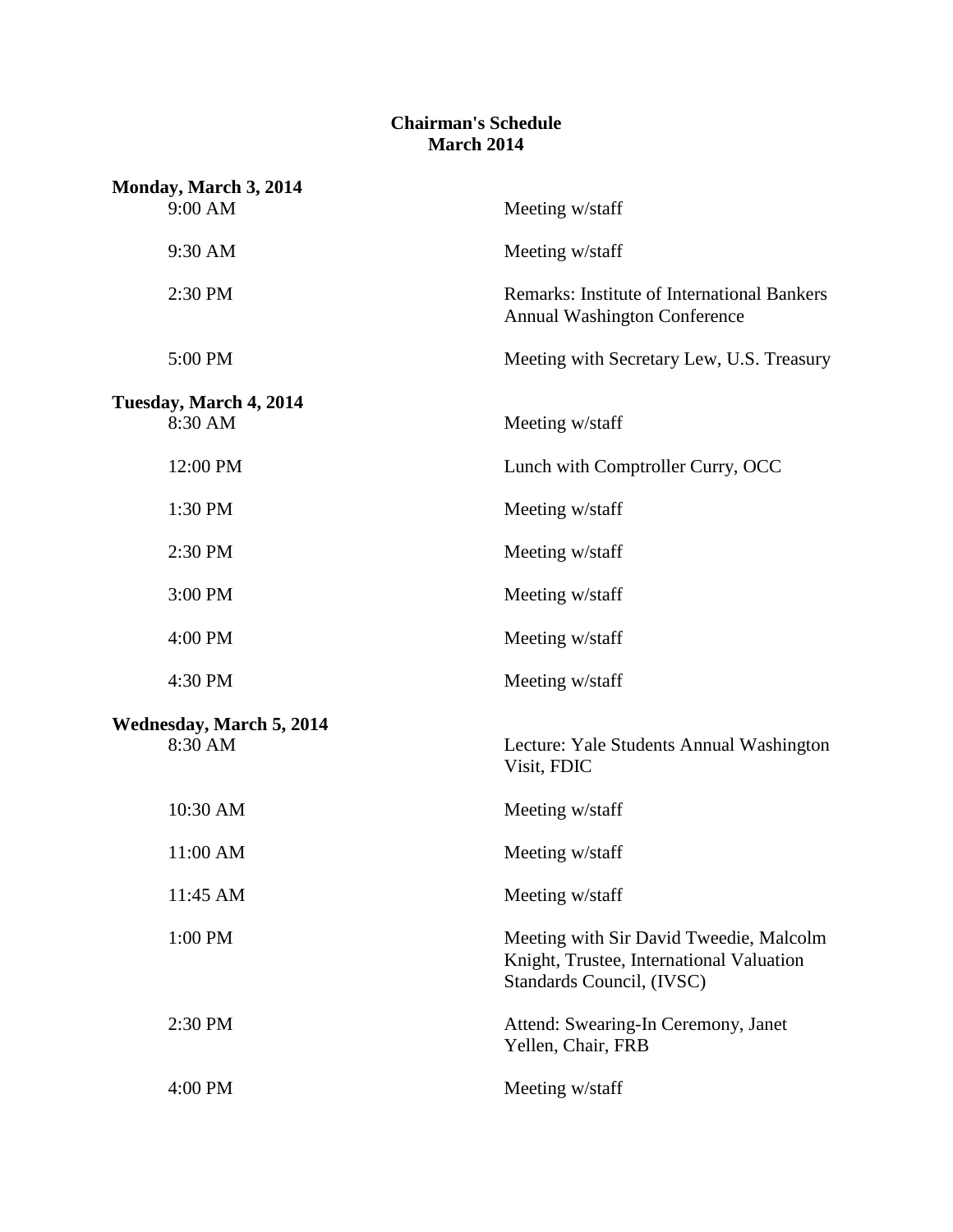| 4:30 PM                            | Meeting w/staff                                                          |
|------------------------------------|--------------------------------------------------------------------------|
| 5:30 PM                            | Meeting w/staff                                                          |
| Thursday, March 6, 2014<br>All Day | FDIC Atlanta Regional Office Visit and<br>meeting with Community Bankers |
| Friday, March 7, 2014<br>8:00 AM   | Breakfast with Chair Yellen, FRB,<br>Comptroller Curry, OCC              |
| 9:30 AM                            | Meeting w/staff                                                          |
| 10:00AM                            | Meeting w/staff                                                          |
| 11:00 AM                           | Meeting w/staff                                                          |
| 12:00 PM                           | Lunch with Vice Chairman Hoenig, FDIC                                    |
| 1:30 PM                            | Meeting w/staff                                                          |
| 2:00 PM                            | Meeting w/staff                                                          |
| 2:30 PM                            | Meeting w/staff                                                          |
| 3:30 PM                            | Meeting w/staff                                                          |
| 4:00 PM                            | Meeting w/staff                                                          |
| 4:30 PM                            | Meeting w/staff                                                          |
| 5:00 PM                            | Meeting w/staff                                                          |
| Monday, March 10, 2014<br>9:00 AM  | Meeting w/staff                                                          |
| 9:30 AM                            | Meeting w/staff                                                          |
| 11:00 AM                           | Meeting w/staff                                                          |
| 12:00 PM                           | Meeting w/staff                                                          |
| 12:30 PM                           | Meeting w/staff                                                          |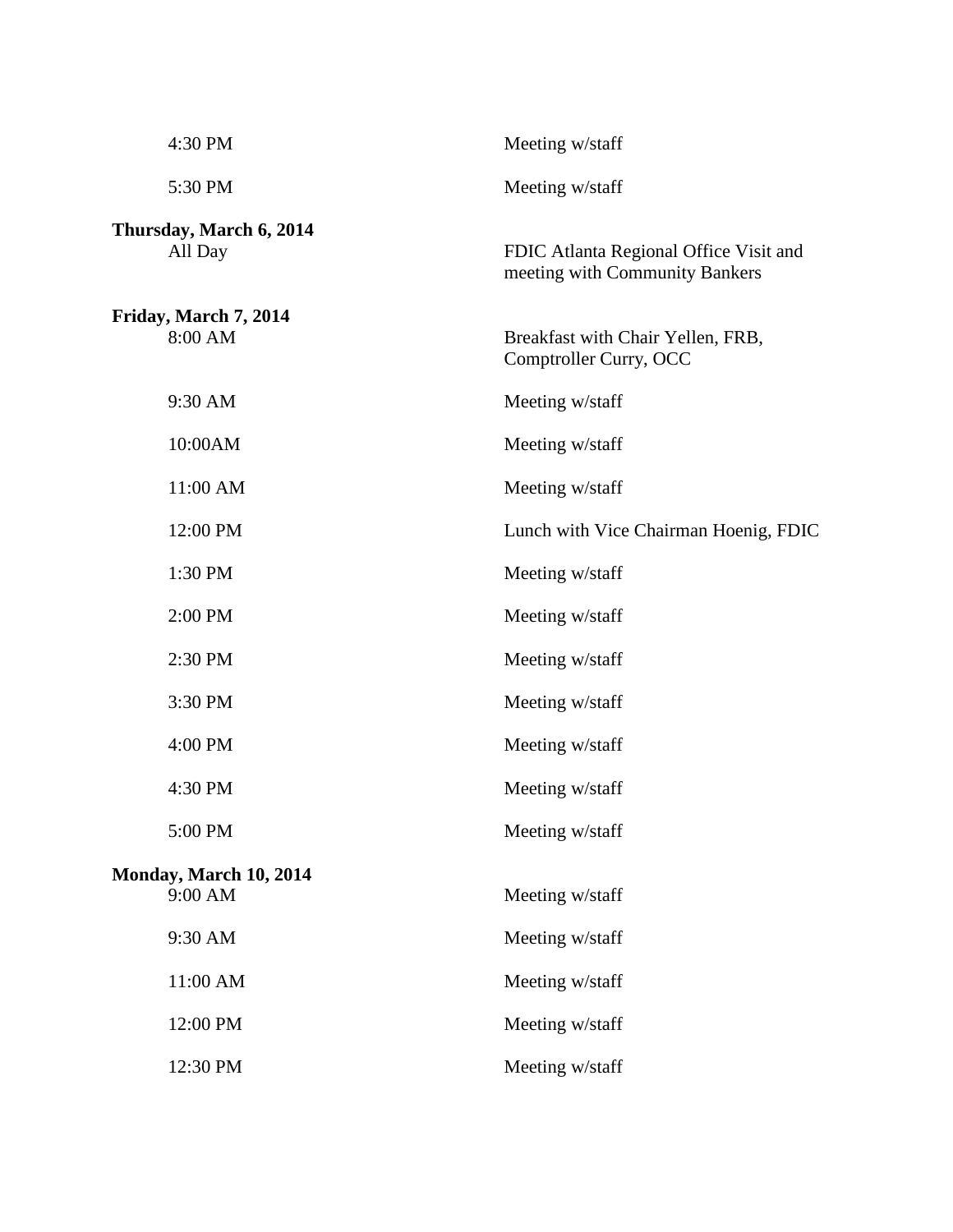| 1:00 PM                                     | Meeting with Dr. Karl Schackmann-Fallis,<br>Executive Member of the Board, Dr.<br>Thomas Keidel, Director of Financial<br>Market Relations, German Savings Bank |
|---------------------------------------------|-----------------------------------------------------------------------------------------------------------------------------------------------------------------|
| 2:00 PM                                     | Meeting w/staff                                                                                                                                                 |
| 2:30 PM                                     | Meeting w/staff                                                                                                                                                 |
| 4:00 PM                                     | Meeting w/staff                                                                                                                                                 |
| 5:15 PM                                     | Meeting with Gene McQuade, Former CEO,<br>Barbara Desoer, CEO, Citibank                                                                                         |
| Thursday, March 11, 2014<br>9:00 AM         | Meeting w/staff                                                                                                                                                 |
| 10:00 AM                                    | Meeting w/staff                                                                                                                                                 |
| 11:00 AM                                    | Meeting w/staff                                                                                                                                                 |
| 1:30 PM                                     | Meeting with Representatives of California<br><b>Reinvestment Coalition</b>                                                                                     |
| 3:00 PM                                     | Meeting with Congressman Duffy                                                                                                                                  |
| 5:00 PM                                     | Meeting w/staff                                                                                                                                                 |
| 5:30 PM                                     | Meeting w/staff                                                                                                                                                 |
| <b>Wednesday, March 12, 2014</b><br>9:00 AM | Meeting w/staff                                                                                                                                                 |
| 10:30 AM                                    | Meeting w/staff                                                                                                                                                 |
| 11:00 AM                                    | Meeting w/staff                                                                                                                                                 |
| 12:00 PM                                    | Meeting with Director Norton, FDIC                                                                                                                              |
| 1:30 PM                                     | Meeting w/staff                                                                                                                                                 |
| 2:30 PM                                     | Meeting w/staff                                                                                                                                                 |
| 3:00 PM                                     | Meeting w/staff                                                                                                                                                 |
| 4:30 PM                                     | Meeting w/staff                                                                                                                                                 |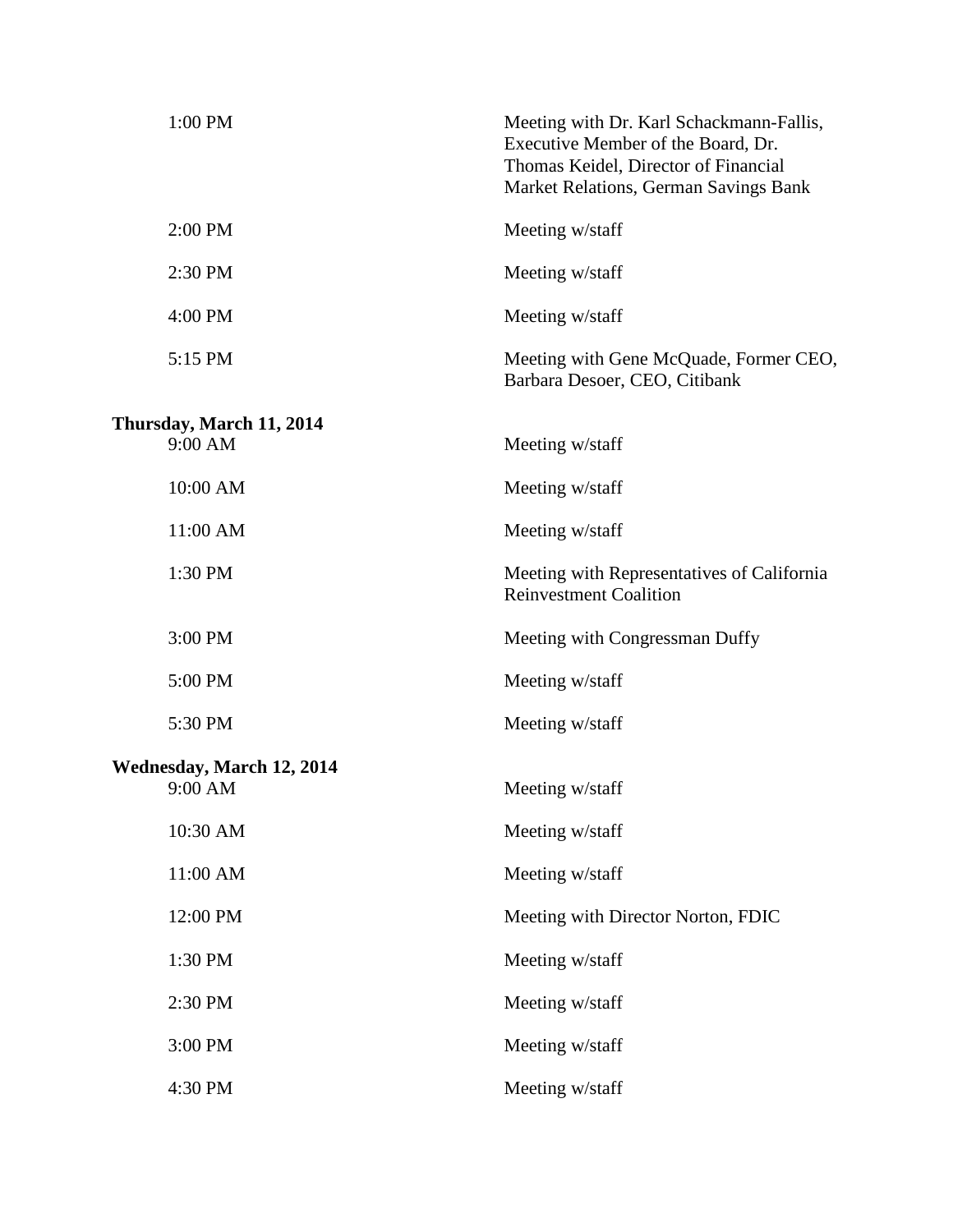| 5:00 PM                              | Meeting w/staff                                                                       |
|--------------------------------------|---------------------------------------------------------------------------------------|
| Thursday, March 13, 2014<br>11:00 AM | Meeting w/staff                                                                       |
| 12:30 PM                             | Meeting w/staff                                                                       |
| 1:00 PM                              | Meeting w/staff                                                                       |
| 3:00 PM                              | Meeting w/staff                                                                       |
| 4:30 PM                              | Meeting w/staff                                                                       |
| 5:00 PM                              | Meeting w/staff                                                                       |
| Friday, March 14, 2014<br>8:30 AM    | Meeting w/staff                                                                       |
| 11:30 AM                             | Meeting w/staff                                                                       |
| 12:15 PM                             | <b>Remarks: National Community</b><br><b>Reinvestment Coalition Annual Conference</b> |
|                                      |                                                                                       |
| 2:30 PM                              | Meeting w/staff                                                                       |
| 3:00 PM                              | Meeting w/staff                                                                       |
| 4:30 PM                              | Meeting w/staff                                                                       |
| 5:00 PM                              | Meeting w/staff                                                                       |
| 5:30 PM                              | Meeting w/staff                                                                       |
| Monday, March 17, 2014<br>9:00 AM    | Meeting w/staff                                                                       |
| 9:30 AM                              | Meeting w/staff                                                                       |
| Tuesday, March 18, 2014<br>8:30 AM   | Meeting w/staff                                                                       |
| 9:00 AM                              | Meeting w/staff                                                                       |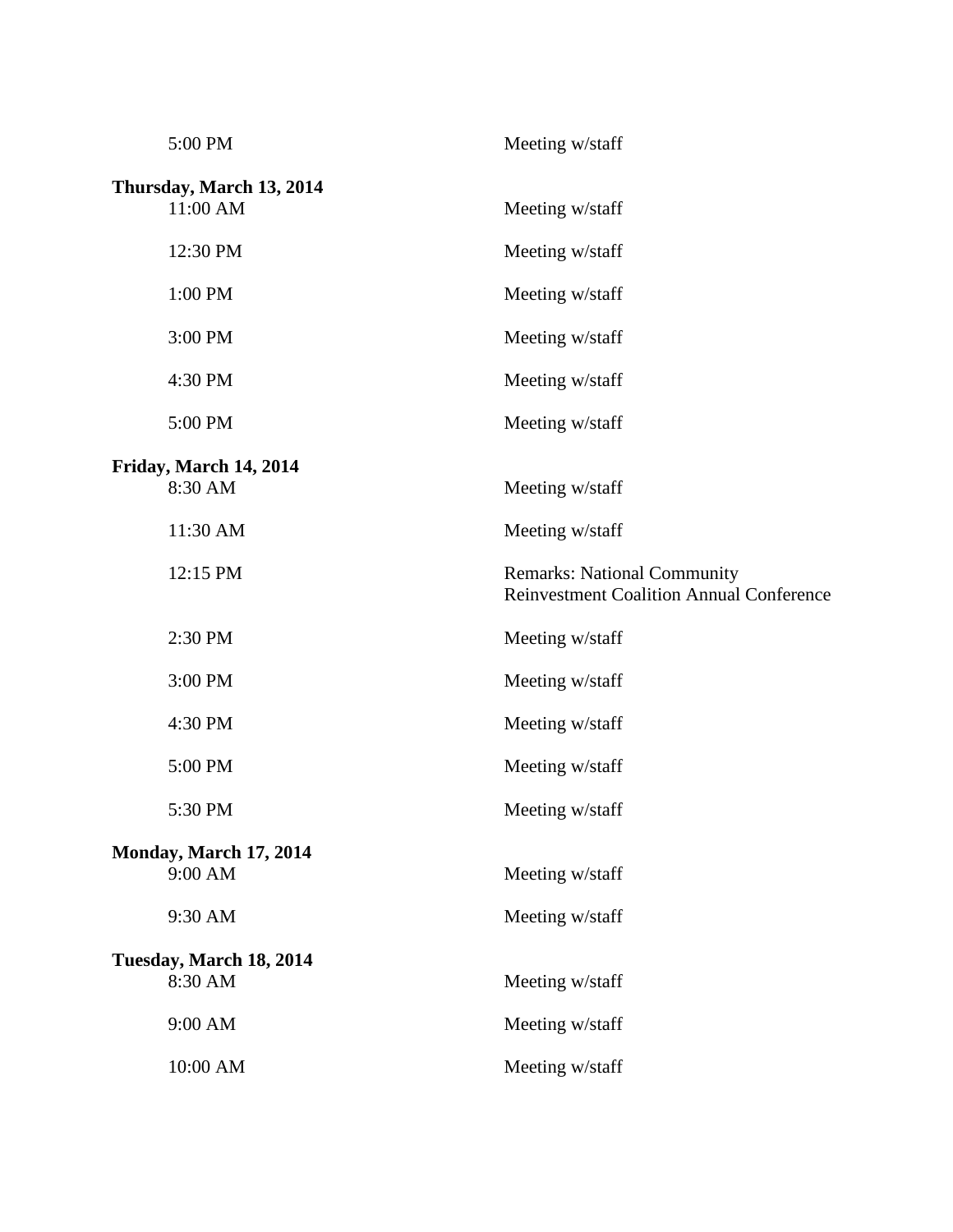| 11:00 AM                             | Meeting w/staff                                                                                                      |
|--------------------------------------|----------------------------------------------------------------------------------------------------------------------|
| 12:15 PM                             | Lunch with John Ryan, President & CEO,<br>Michael Stevens, Senior Vice President,<br><b>CSBS</b>                     |
| 1:30 PM                              | Meeting w/staff                                                                                                      |
| 2:30 PM                              | Meeting w/staff                                                                                                      |
| 3:00 PM                              | Meeting w/staff                                                                                                      |
| 5:00 PM                              | Meeting w/staff                                                                                                      |
| Wednesday, March 19, 2014<br>9:30 AM | Meeting w/staff                                                                                                      |
| 10:00 AM                             | Meeting with Director Norton, FDIC                                                                                   |
| 11:00 AM                             | Meeting w/staff                                                                                                      |
| 12:00 PM                             | Lunch with Frank Keating, President and<br>CEO, Jim Chessen, Chief Economist,<br><b>American Bankers Association</b> |
| 1:30 PM                              | Meeting w/staff                                                                                                      |
| 2:00 PM                              | Meeting with William Dudley, President,<br>FRB of New York                                                           |
| 3:00 PM                              | Meeting w/staff                                                                                                      |
| 3:30 PM                              | Meeting w/staff                                                                                                      |
| 4:00 PM                              | Meeting w/staff                                                                                                      |
| 4:30 PM                              | Meeting w/staff                                                                                                      |
| 5:00 PM                              | Meeting w/staff                                                                                                      |
| Thursday, March 20, 2014<br>12:50 PM | <b>Remarks: ANHD Community Development</b><br>Conference                                                             |
| Friday, March 21, 2014<br>9:30 AM    | Meeting w/staff                                                                                                      |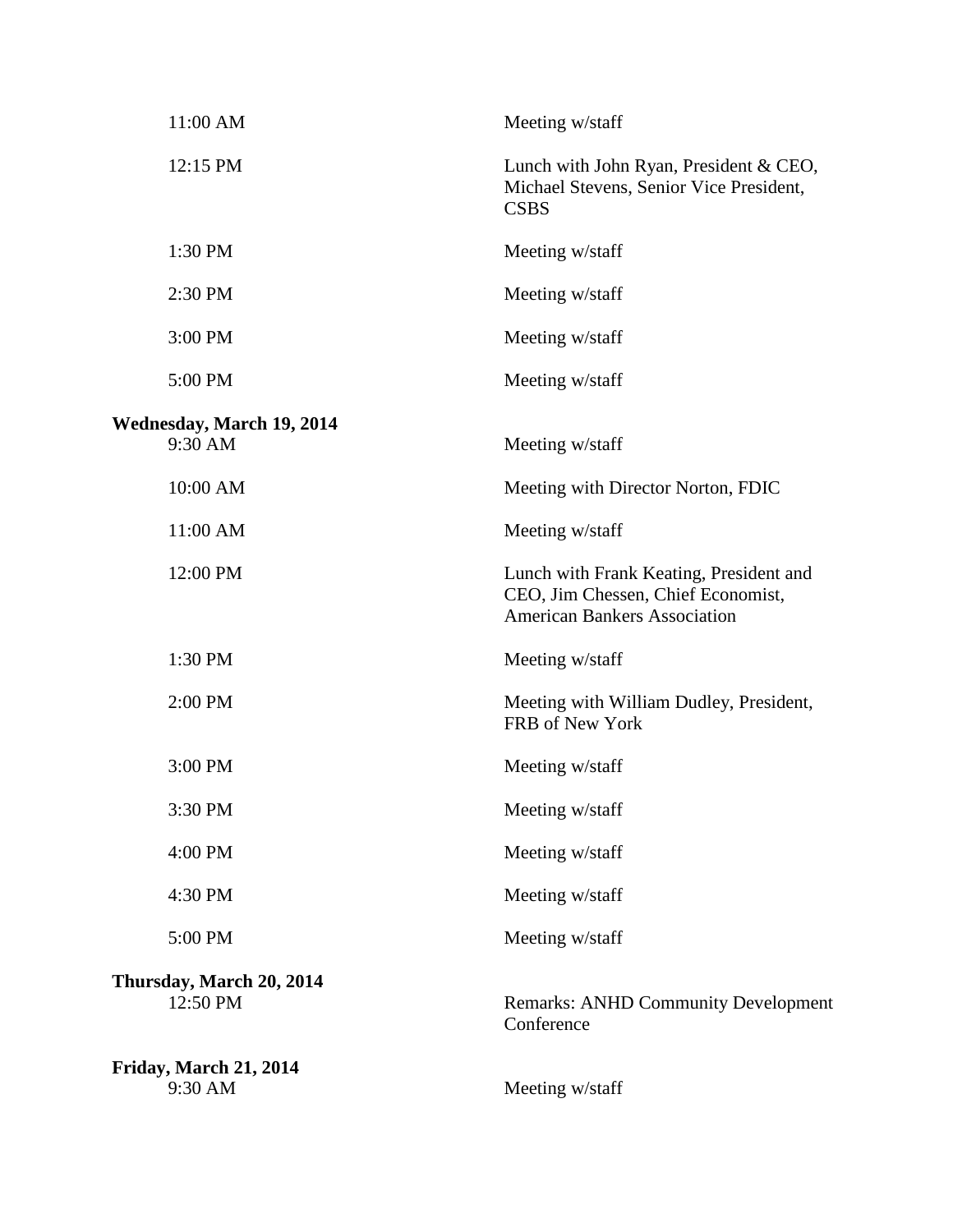|         | 10:00 AM                          | Meeting with Vice Chairman Hoenig, FDIC |
|---------|-----------------------------------|-----------------------------------------|
|         | 11:00 AM                          | Meeting w/staff                         |
|         | 12:00 PM                          | Meeting w/staff                         |
|         | 12:30 PM                          | Meeting w/staff                         |
|         | 2:00 PM                           | Meeting w/staff                         |
|         | 2:30 PM                           | Meeting w/staff                         |
| 3:00 PM |                                   | Meeting w/staff                         |
|         | 3:30 PM                           | Meeting w/staff                         |
|         | 4:00 PM                           | Meeting w/staff                         |
|         | 5:00 PM                           | Meeting w/staff                         |
|         | 5:30 PM                           | Meeting w/staff                         |
|         | Monday, March 24, 2014<br>8:30 AM | Meeting w/staff                         |
|         | 9:00 AM                           | Meeting w/staff                         |
|         | 9:30 AM                           | Meeting w/staff                         |
|         | 10:30 AM                          | Meeting w/staff                         |
|         | 11:00 AM                          | Meeting w/staff                         |
|         | 11:30 AM                          | Meeting w/staff                         |
|         | 1:00 PM                           | Meeting w/staff                         |
|         | 1:30 PM                           | Meeting w/staff                         |
|         | 2:00 PM                           | Meeting w/staff                         |
|         | 3:00 PM                           | Meeting w/staff                         |
|         | 3:30 PM                           | Meeting w/staff                         |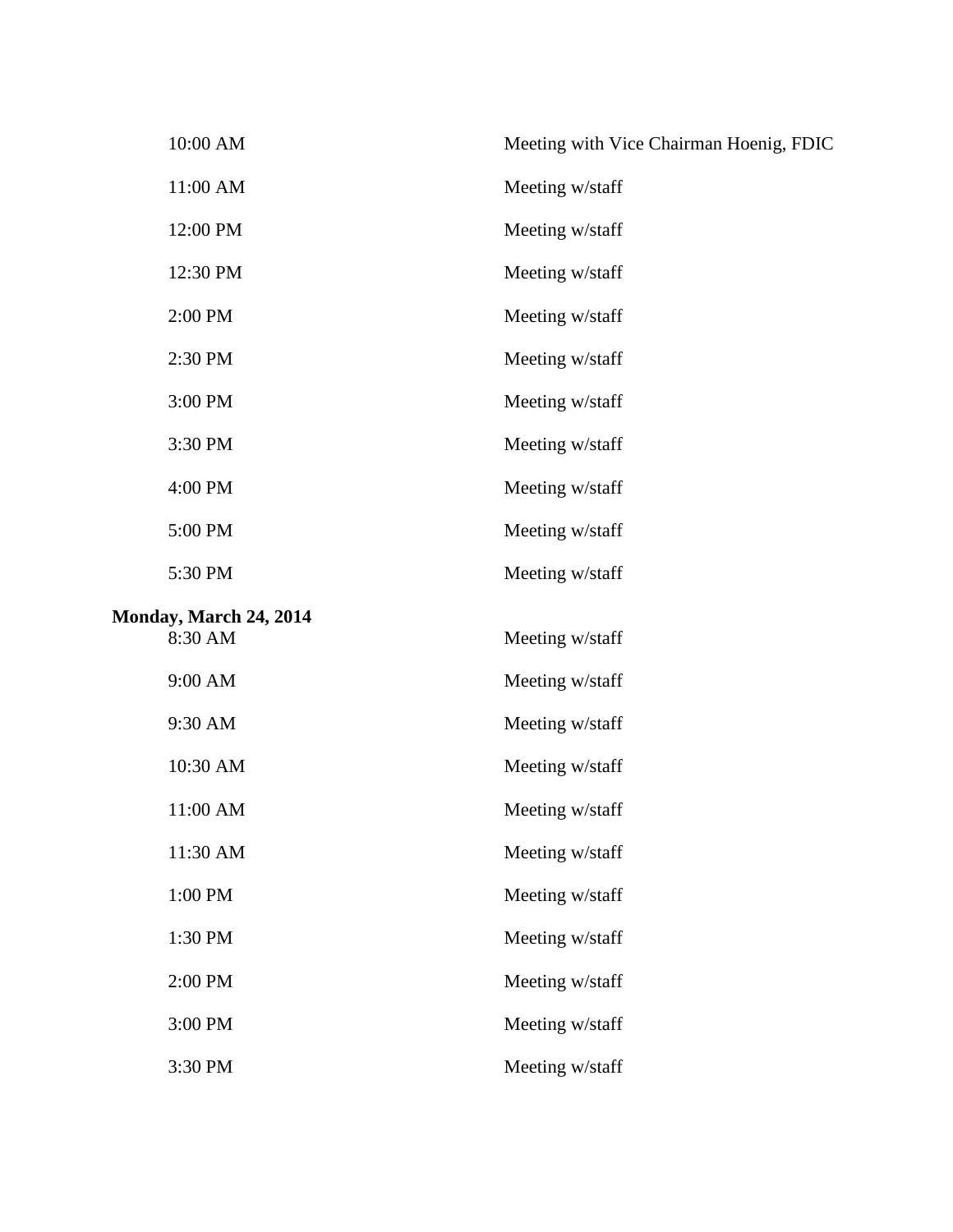| 5:00 PM                                     | Meeting w/staff                                                                                 |
|---------------------------------------------|-------------------------------------------------------------------------------------------------|
| Tuesday, March 25, 2014<br>8:30 AM          | Meeting with Bill Demchak, Chairman and<br>CEO, PNC and Richard Davis, CEO, U.S.<br><b>Bank</b> |
| 9:30 AM                                     | Meeting w/staff                                                                                 |
| 10:00 AM                                    | Meeting w/staff                                                                                 |
| 10:30 AM                                    | Meeting w/staff                                                                                 |
| 11:00 AM                                    | Meeting w/staff                                                                                 |
| 12:00 PM                                    | Lunch with Chuck Bowsher, Former U.S.<br><b>Comptroller General</b>                             |
| 1:00 PM                                     | Meeting w/staff                                                                                 |
| 2:00 PM                                     | Meeting w/staff                                                                                 |
| 3:00 PM                                     | Meeting w/staff                                                                                 |
| 3:30 PM                                     | Meeting w/staff                                                                                 |
| 4:00 PM                                     | Meeting w/staff                                                                                 |
| 4:30 PM                                     | Meeting w/staff                                                                                 |
| 5:00 PM                                     | Meeting w/staff                                                                                 |
| 5:30 PM                                     | Meeting w/staff                                                                                 |
| <b>Wednesday, March 26, 2014</b><br>9:30 AM | Meeting w/staff                                                                                 |
| 10:30 AM                                    | Meeting with Director Norton, FDIC                                                              |
| 11:15 AM                                    | Meeting w/staff                                                                                 |
| 12:00 PM                                    | <b>Remarks: CFPB Community Bank Advisory</b><br><b>Committee Luncheon</b>                       |
| 2:00 PM                                     | Meeting w/staff                                                                                 |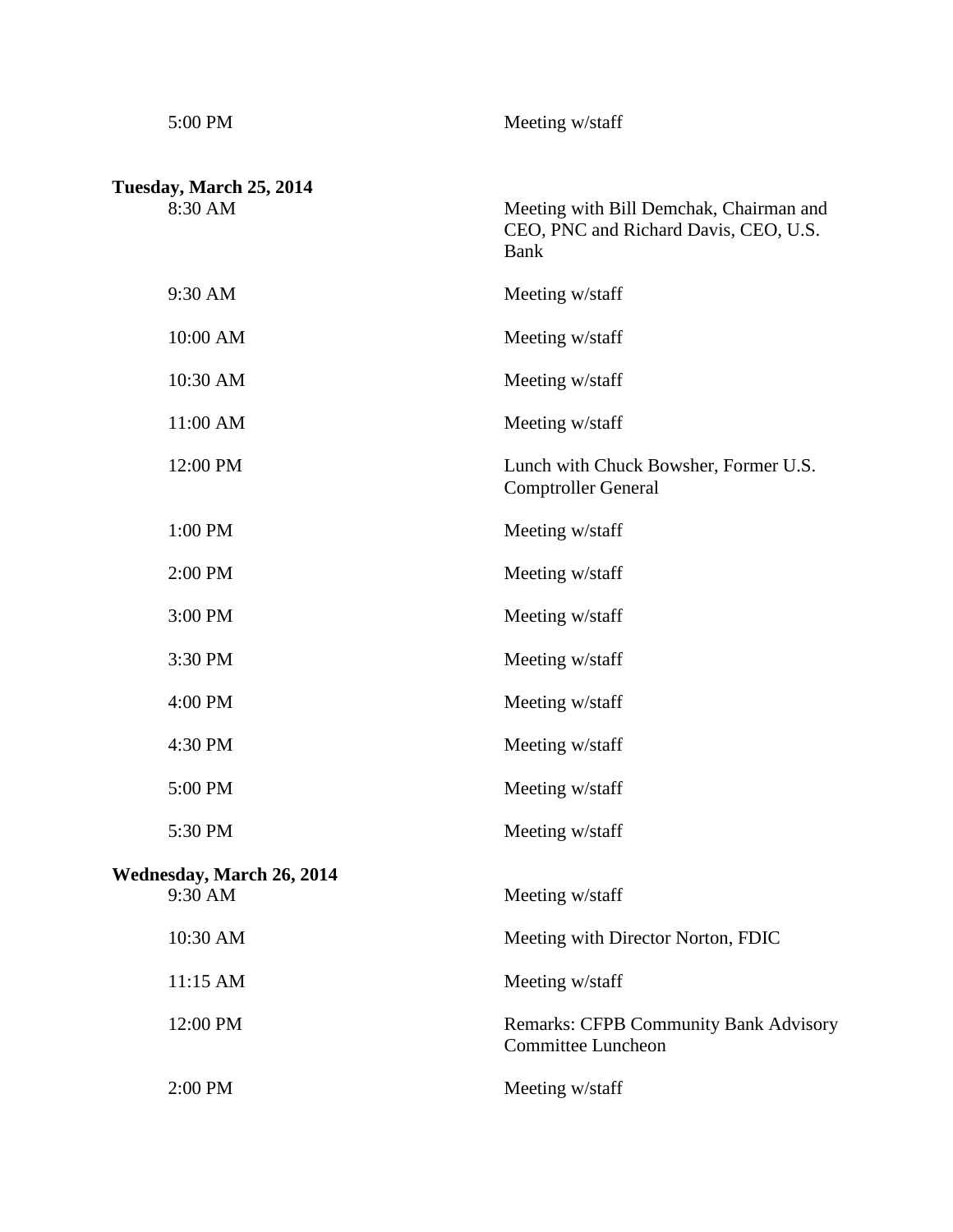| 2:30 PM                 | Meeting with Vice Chairman Hoenig, FDIC                                                                                  |
|-------------------------|--------------------------------------------------------------------------------------------------------------------------|
| 3:30 PM                 | Meeting w/staff                                                                                                          |
| 4:00 PM                 | Meeting w/staff                                                                                                          |
| Thursday March 27, 2014 |                                                                                                                          |
| 8:30 AM                 | Breakfast with Director Cordray, CFPB                                                                                    |
| 9:30 AM                 | Meeting w/staff                                                                                                          |
| 10:30 AM                | Meeting with Rodgin Cohen, Senior<br>Chairman, Sullivan and Cromwell                                                     |
| 11:30 AM                | Meeting w/staff                                                                                                          |
| 12:00 PM                | Meeting w/staff                                                                                                          |
| 1:00 PM                 | <b>Financial Stability Oversight Council</b><br>meeting U.S. Treasury                                                    |
| 4:30 PM                 | Meeting with Cyrus Amir-Mokri, Assistant<br>Secretary for Financial Institutions, U.S.<br>Treasury                       |
| 6:00 PM                 | Meeting w/staff                                                                                                          |
| Friday, March 28, 2014  |                                                                                                                          |
| 9:00 AM                 | Meeting w/staff                                                                                                          |
| 9:30 AM                 | Meeting w/staff                                                                                                          |
| 10:00 AM                | Meeting w/staff                                                                                                          |
| 10:30 AM                | Meeting w/staff                                                                                                          |
| 11:00 AM                | Meeting w/staff                                                                                                          |
| 12:00 PM                | Meeting w/staff                                                                                                          |
| 12:30 PM                | Meeting with Bernie Mason, Relations<br>Liaison, and Regulatory Relations Council,<br><b>Risk Management Association</b> |